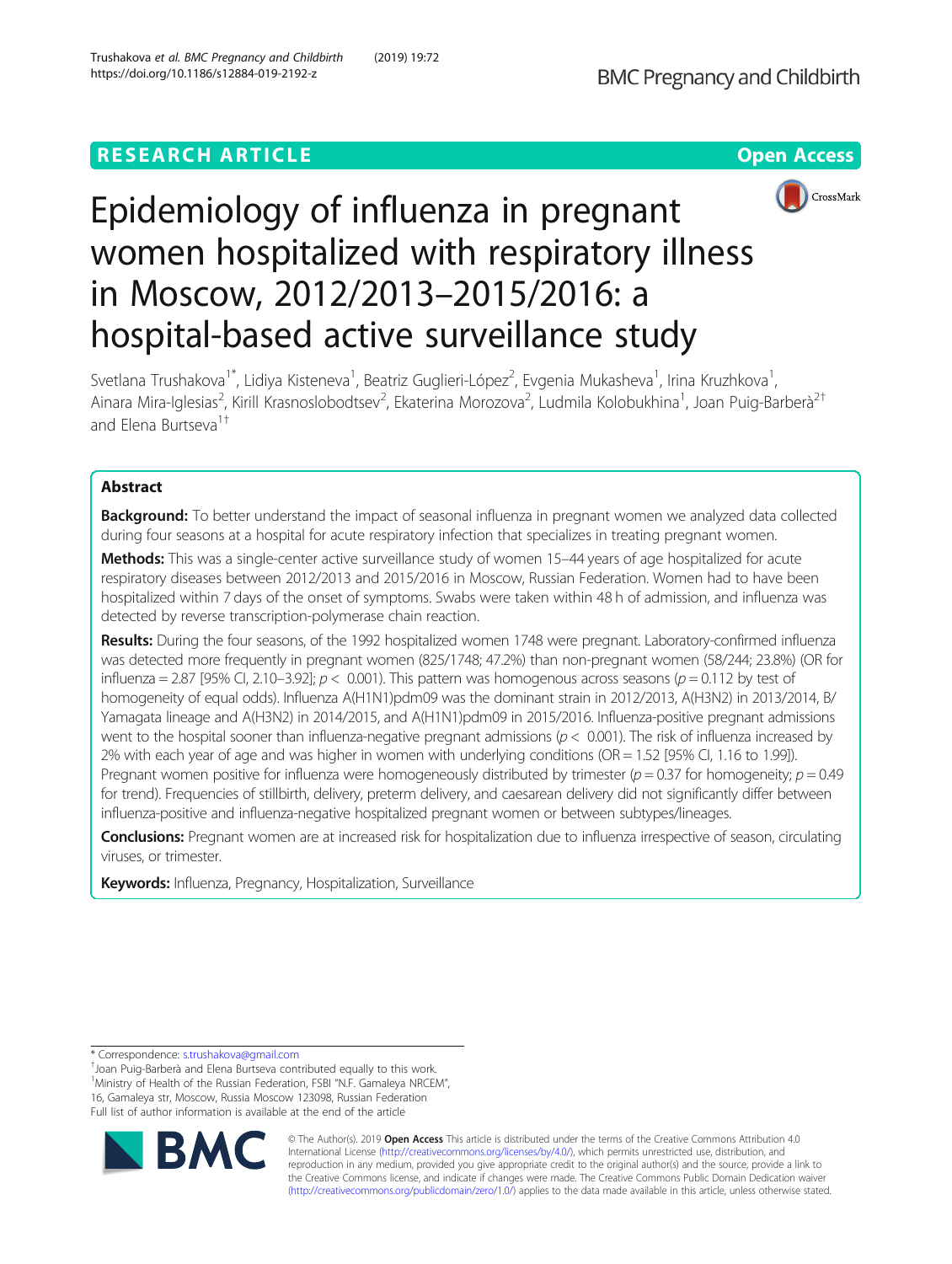## Background

Pregnant women are at increased risk of severe influenza illness and influenza-related death  $[1-3]$  $[1-3]$  $[1-3]$  $[1-3]$  $[1-3]$  and, during all trimesters, are at increased risk of hospital admission due to influenza infection [[4\]](#page-12-0). Influenza illness during pregnancy also appears to be associated with increased rates of stillbirth, neonatal death, preterm delivery, and low birth weight [\[5](#page-12-0)–[7](#page-12-0)]. In 2012, the World Health Organization expanded its recommendations for seasonal influenza vaccination to all pregnant women [\[8](#page-12-0)]. Maternal influenza vaccination does not pose a risk to the developing fetus [[9\]](#page-12-0) and may reduce stillbirth, growth restriction, and preterm birth [\[10](#page-12-0)–[12\]](#page-12-0).

Due to small study populations and designs that limit interpretation, the real impact of influenza on pregnant women remains uncertain [[4](#page-12-0), [13,](#page-12-0) [14](#page-12-0)]. Also, many of the severe cases of influenza analyzed occurred during the 2009 A(H1N1)pdm09 pandemic, when women may have been hospitalized for precautionary reasons [\[4](#page-12-0)]. Additional data are therefore needed to evaluate and support vaccination policies for pregnant women.

The present investigation was conducted as part of the Global Influenza Hospital Surveillance Network (GIHSN) that aims to generate data on the impact of influenza virus infection during hospitalization. The GIHSN is an international collaboration launched in 2012 to improve understanding of influenza epidemiology and better inform public health policy decisions [\[15\]](#page-12-0). The GIHSN has run a multinational, prospective, hospital-based active surveillance study to collect epidemiological data over several consecutive years. Sites included in the GIHSN use a standardized protocol and standard operating procedures, allowing results to be compared and pooled [\[16\]](#page-12-0).

Since 2012, the Federal Budget Institute of Health "Clinical Hospital for Infectious Diseases No. 1" (CHID#1) in Moscow, Russian Federation has participated in the GIHSN. CHID#1 is one of two reference hospitals for acute respiratory diseases in Moscow and specializes in treating pregnant women. Here, we analyzed data collected from CHID#1 during the four seasons since its inclusion in the GIHSN (2012/2013 to 2015/2016) to describe the epidemiology of influenza in hospitalized pregnant women, and evaluate the clinical symptoms and outcomes of influenza-associated acute respiratory illness in this population.

## Methods

## Study design

This was a prospective, active surveillance hospital-based study conducted during the 2012/2013 to 2015/2016 influenza seasons at CHID#1 (Moscow, Russian Federation). CHID#1 is a unique, specialized department hospital for pregnant women with infectious diseases. The study was performed due to the study site's participation in the GIHSN international influenza surveillance project and its use of the standardized GIHSN protocols [\[16](#page-12-0)].

#### Study conduct

Patients admitted to the participating hospital were included, after written consent, if they were residents in the predefined hospital's catchment area, presented with an acute illness possibly related to influenza, were not institutionalized, and were admitted within 7 days of the onset of symptoms. Patients discharged during the previous 30 days were excluded. Swabs were collected within 48 h from patients meeting the inclusion criteria and tested by reverse transcription-polymerase chain reaction (RT-PCR) for influenza. Influenza-positive samples were sub-typed by RT-PCR to identify A(H1N1)pdm09, A(H3N2), B/ Yamagata-lineage, and B/Victoria-lineage strains.

The present analysis was limited to women 15–44 years of age admitted with an acute respiratory infection, in line with the age range used by others [\[3,](#page-12-0) [17](#page-12-0), [18\]](#page-12-0). All other aspects of patient selection were in accordance with the GIHSN study protocol [[16\]](#page-12-0). RT-PCR was conducted at the World Health Organization National Influenza Centre at the Ivanovsky Institute of Virology (Moscow, Russian Federation) using Amplisens® Ribo-sorb and Ribo-prep (Federal Budget Institute of Science "Central Research Institute for Epidemiology", Moscow, Russian Federation) or a PREP-NA DNA/RNA extraction kit (DNA-Technology, Moscow, Russian Federation) to extract RNA; a Reverta-L kit (Federal Budget Institute of Science "Central Research Institute for Epidemiology") for reverse transcription; and kits from Federal Budget Institute of Science "Central Research Institute for Epidemiology" and DNA-Technology to amplify influenza A, A(H1N1), A(H3N2), A(H1N1)pdm09, and B genes.

Socio-demographic and clinical information were collected by face-to-face interviews with patients or attending physicians or by reviewing clinical records. Information collected included socio-demographic characteristics, the major complaint at admission, smoking habits, underlying conditions, vaccination status, pregnancy outcome during the current admission, clinical course, and major diagnosis at discharge. Registered pregnancy outcomes included abortion (terminated at < 20 weeks gestational age), stillbirth ( $\geq 20$  weeks gestational age with no heartbeat or respiratory effort), delivery (birth at any gestational age with heartbeat or respiratory effort), live preterm birth (< 37 weeks of gestation), low birth weight  $( $2500 \text{ g}$ ), perinatal$ death (i.e. during the mother's current admission), and caesarean delivery. Main discharge diagnoses were recorded by the physician using ICD-10 codes.

## Statistical analysis

Statistical analyses were restricted to women recruited in periods with continuous influenza circulation, defined as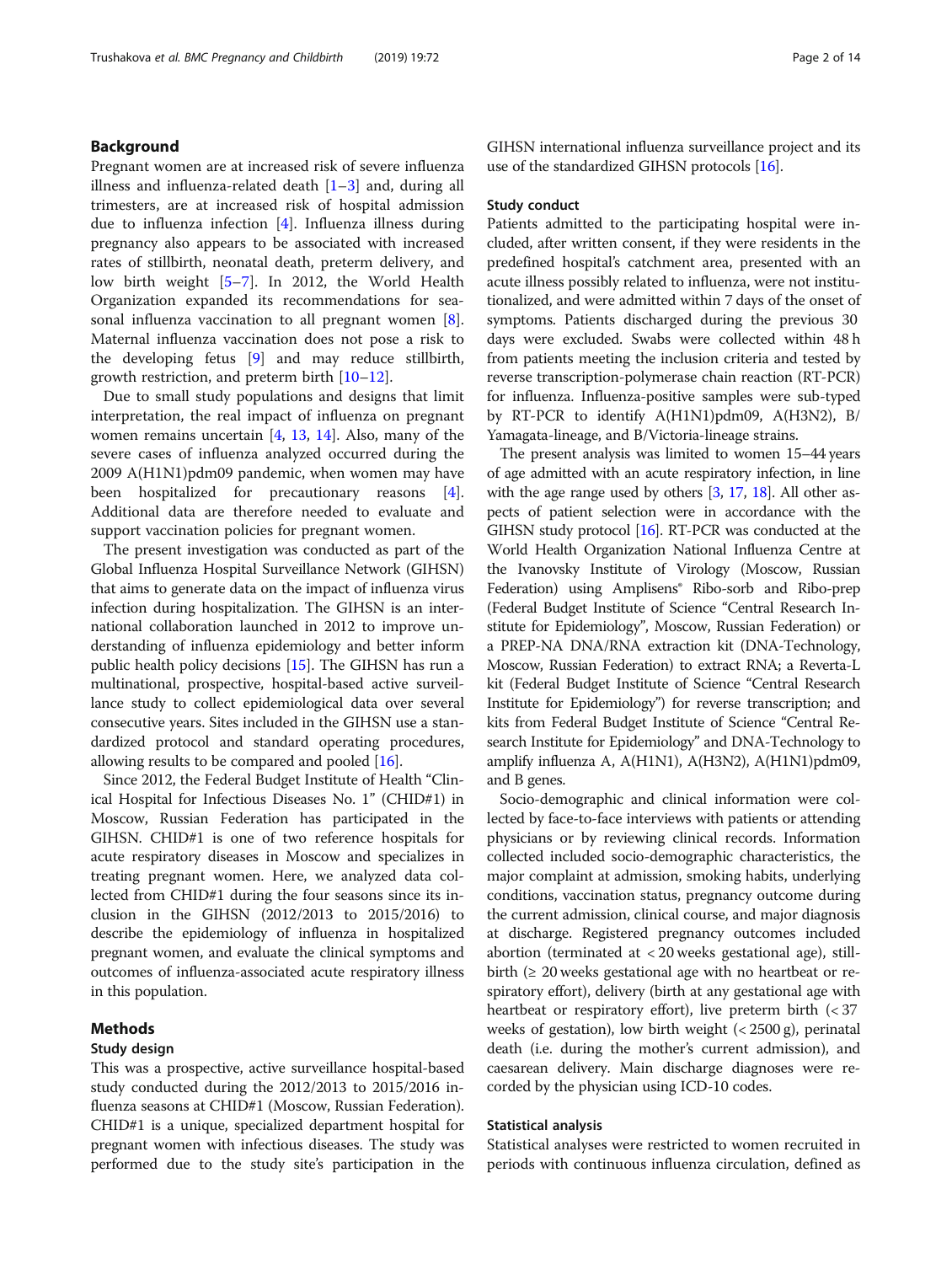≥2 admissions positive for influenza in ≥2 consecutive weeks. Calendar time (admission week) was modeled using restricted cubic splines with four knots. The number of knots was set based on the Akaike information criterion [[19\]](#page-12-0). The odds ratio (OR) of admission with influenza was calculated by bivariate logistic regression using the category with the lowest value as the reference. To estimate the significance of differences among groups, chi-squared, likelihood ratio, t, and nonparametric K-sample tests were used. For comparisons of continuous variables among multiple categories, equality of medians and one-way analysis of variance were used with Scheffe correction for multiple comparisons. Likelihood ratio tests were used to check for confounding, interaction, linearity, and clustering. The adjusted odds ratio (aOR) of influenza among pregnant women was estimated by multivariate logistic regression using minimal sufficient adjustment by variables identified as confounders by causal diagrams (e.g. age, underlying conditions, smoking habits, admissions in the previous year, time to swab, season, and epidemiological week at admission). The goodness of fit of the models was assessed using Akaike and Bayesian information criteria. Conditional plots [\[20](#page-12-0)] of the average predicted probability of influenza positive admission and of pregnancy outcome during admission were used to assess complex relationships between the pregnant women's age in years, their infant's gestational age, underlying conditions, influenza infection, and infection by A subtype or B lineage. The predicted probabilities of either influenza infection or pregnancy outcomes during admission were adjusted by age, smoking habits, chronic underlying conditions, admission in previous 12 months, pregnancy trimester, time to swab, and calendar time (season-week) as restricted cubic splines. All p-values were two-tailed. A

| Table 1 Influenza infection status in pregnant admissions |  |
|-----------------------------------------------------------|--|
|-----------------------------------------------------------|--|

 $p$ -value < 0.05 was considered to indicate statistical significance. Heterogeneity in the effects of risk factors were quantified using the  $I^2$  test, with heterogeneity defined as an  $I^2$  > 50%. All statistical analyses were performed with Stata/SE version 14 (College Station, TX, USA).

## Results

## Included population

The study included 1992 women 15–44 years old admitted for acute respiratory diseases between 2012/2013 and 2015/ 2016. Of these admissions, 1748 were pregnant (Table 1). Influenza was detected in 47.2% (825/1748) of pregnant admissions and 23.8% (58/244) of non-pregnant admissions (OR for influenza =  $2.87$  [95% confidence interval (CI),  $2.10-3.92$ ];  $p < 0.001$ ; data not shown). Proportions of pregnant admissions with influenza were similar during the four influenza seasons included (48.7% in 2012/2013, 44.5% in 2013/2014, 52.4% in 2014/2015, and 44.9% in 2015/2016;  $p = 0.112$  by test for homogeneity of equal odds; data not shown). Proportions of non-pregnant women with influenza were not analyzed further because of insufficient numbers. The main comparative assessment and conclusions were made by comparing hospitalized influenza-positive pregnant women with hospitalized influenza-negative pregnant women.

## Influenza circulation

During the four influenza seasons included in this study, influenza was detected during similar periods, although the season varied from as short as 13 weeks in 2014/2015 to as long as 24 weeks in 2015/2016, and the peak occurred as early as week 3 in 2015/2016 and as late as week 11 in 2013/2014 (Fig. [1](#page-3-0)). Influenza A(H1N1)pdm09 was the dominant strain in 2012/2013, A(H3N2) in 2013/2014, B/ Yamagata lineage and A(H3N2) in 2014/2015, and A(H1N1)pdm09 in 2015/2016 (Table 1 and Fig. [1](#page-3-0)).

|                        | n(%)       |            |            |            |             |  |  |
|------------------------|------------|------------|------------|------------|-------------|--|--|
|                        | 2012/2013  | 2013/2014  | 2014/2015  | 2015/2016  | All seasons |  |  |
| RT-PCR result          | $N = 520$  | $N = 335$  | $N = 296$  | $N = 597$  | $N = 1748$  |  |  |
| RT-PCR result          |            |            |            |            |             |  |  |
| Positive <sup>a</sup>  | 253 (48.7) | 149 (44.5) | 155 (52.4) | 268 (44.9) | 825 (47.2)  |  |  |
| Negative               | 267 (51.3) | 186 (55.5) | 141 (47.6) | 329 (55.1) | 923 (52.8)  |  |  |
| Influenza type         |            |            |            |            |             |  |  |
| A(H1N1)pdm09           | 155(61.3)  | 13(8.7)    | 11(7.1)    | 182 (67.9) | 361 (43.8)  |  |  |
| A(H3N2)                | 41(16.2)   | 100(67.1)  | 62 (40.0)  | 21(7.8)    | 224 (27.2)  |  |  |
| B/Yamagata lineage     | 6(2.4)     | 34 (22.8)  | 66 (42.6)  | 0(0.0)     | 106 (12.8)  |  |  |
| B/Victoria lineage     | 10(4.0)    | 2(1.3)     | 5(3.2)     | 59 (22.0)  | 76 (9.2)    |  |  |
| A not subtyped         | 5(2.0)     | 0(0.0)     | 1(0.6)     | 2(0.7)     | 8(1.0)      |  |  |
| B undetermined lineage | 36 (14.2)  | 0(0.0)     | 10(6.5)    | 4(1.5)     | 50(6.1)     |  |  |

Abbreviation: RT-PCR reverse transcription-polymerase chain reaction

<sup>a</sup>Test of homogeneity (equal odds) between seasons:  $p = 0.1176$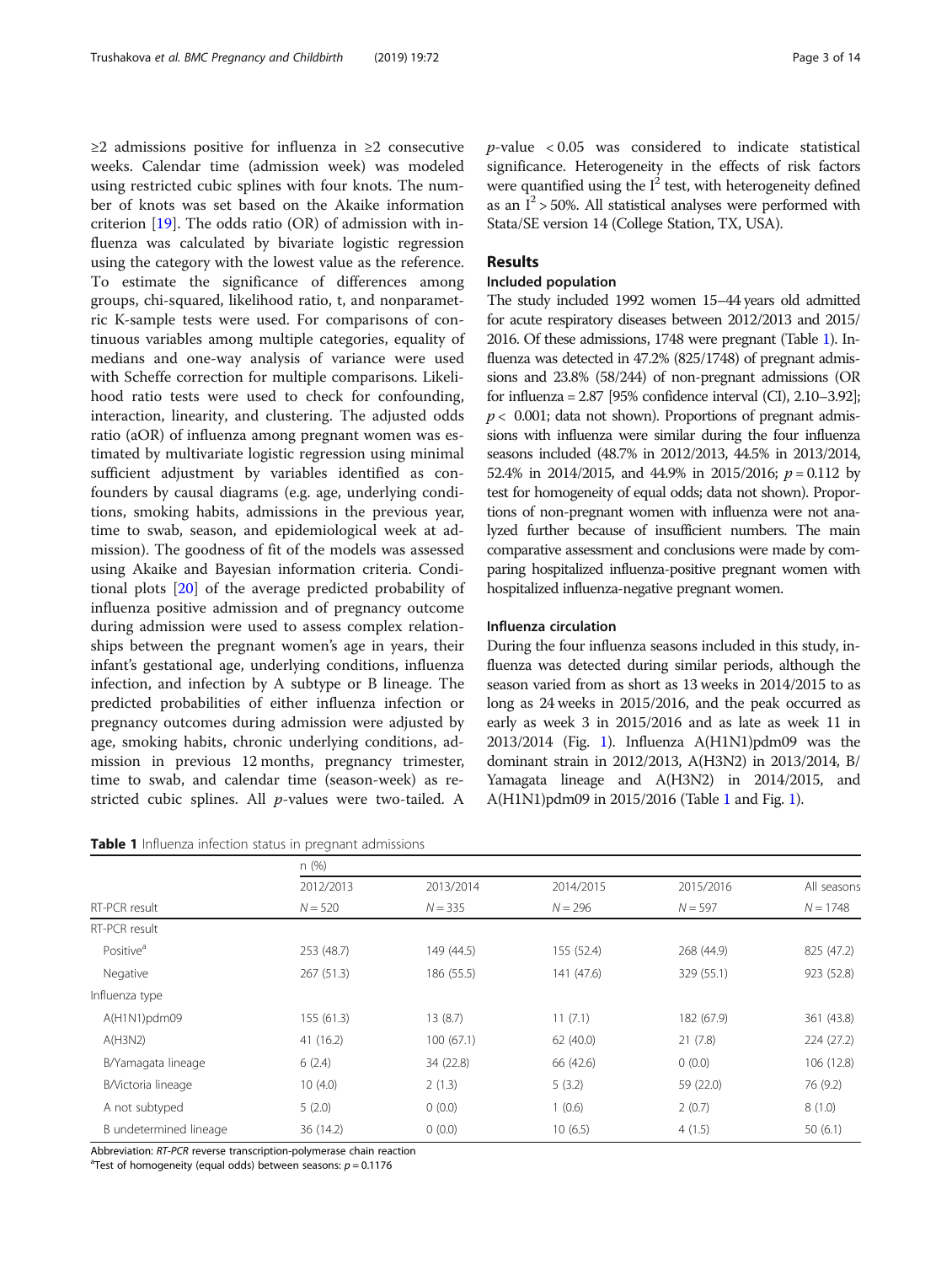<span id="page-3-0"></span>

#### Characteristics of influenza-positive pregnant admissions

Influenza-positive pregnant admissions were slightly older than influenza-negative pregnant admissions (median = 28.5 vs. 28.0 years; OR = 1.02 [95% CI, 1.00–1.04];  $p = 0.021$ ] (Table [2](#page-4-0)). The risk of a positive influenza result increased with each year by 2% (95% CI, 0–4%). When analyzed by subtype/lineage, the probability of influenza infection increased with each additional year by 3% (95% CI, 1–6%;  $p =$ 0.012) for A(H1N1)pdm09 and by 9% (4-13%;  $p < 0.001$ ) for B/Yamagata lineage but was unaffected by age for A(H3N2) and B/Victoria lineage (Table [4\)](#page-5-0). Median ages were higher for pregnant admissions positive for B/Yamagata-lineage viruses (30 years) than for those positive for A(H1N1)pdm09 (29 years;  $p = 0.01$ ), A(H3N2) (28 years;  $p =$ 0.006), or B/Victoria lineage (28 years;  $p = 0.006$ ) (Table [3\)](#page-5-0). Minor but significant differences in age were found for pregnant admissions by influenza subtype/lineage ( $p = 0.028$ ).

Pregnant admissions who were positive for influenza more frequently had underlying conditions than those who were negative for influenza  $(OR = 1.52)$  [95% CI, 1.16–1.99],  $p = 0.003$ ;  $aOR = 1.56$  [95% CI, 1.16–2.08]) (Tables [2](#page-4-0) and [4\)](#page-5-0). This was confirmed for influenza A(H3N2) and A(H1N1) but not for the two B lineages (Table [4](#page-5-0)). However, significant differences between influenza-positive and influenza-negative pregnant admissions were not detected for the individual underlying conditions (Tables [2](#page-4-0) and [3\)](#page-5-0).

Gestational age distribution was similar in influenza-positive and influenza-negative pregnant admissions ( $p = 0.872$ ) (Table [2\)](#page-4-0). Pregnant admissions positive for influenza were homogeneously distributed by trimester  $(p = 0.37$  for homogeneity in the distribution of estimates and  $p = 0.49$  for trend, data not shown). The OR of admission with any influenza did not differ between the first and second trimesters (1.19 [95% CI, 0.92–1.53];  $p = 0.16$ ) or between the first and third trimesters (1.12 [95% CI, 0.86–1.46];  $p = 0.39$ ). Most of the pregnant admissions infected with influenza A(H1N1)pdm09 or B/Victoria lineage were in the first or second trimester, whereas most of those infected with influenza A(H3N2) or B/Yamagata lineage were in the second or third trimester, resulting in a significant difference in strain distribution by trimester  $(p = 0.005)$  (Table [3](#page-5-0)); however, aORs for each strain did not differ between trimesters (Table [4\)](#page-5-0). Likewise, distributions of gestational age at admission differed significantly by virus subtype/lineage, and median gestational ages were lower for admissions positive for A(H1N1)pdm09 (21 weeks) than for admissions positive for A(H3N2) (25 weeks;  $p = 0.032$  [data not shown]) or B/Yamagata lineage (24 weeks;  $p = 0.027$  [data not shown]) (Table [3](#page-5-0)). Conditional plots did not reveal interactions between trimester and patient age or presence of underlying conditions for the risk of admission with any influenza or with each subtype/lineage (Additional file [1\)](#page-11-0).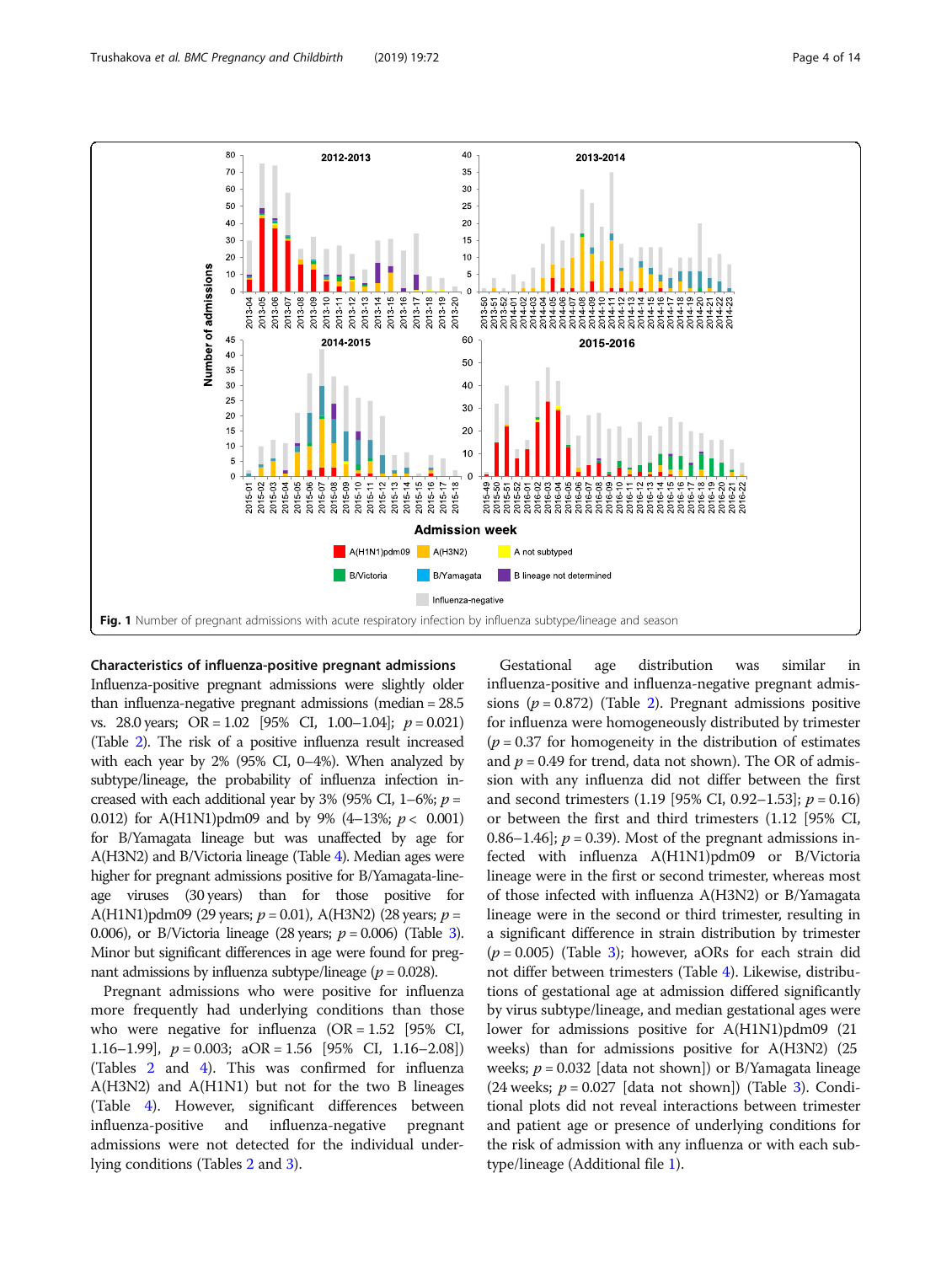## <span id="page-4-0"></span>Table 2 Characteristics of pregnant admissions by influenza infection status

| Characteristic                                          | Influenza positive       | Influenza negative | OR (95% CI)            | $P$ -value |
|---------------------------------------------------------|--------------------------|--------------------|------------------------|------------|
|                                                         | $N = 825$                | $N = 923$          |                        |            |
| Age group, n (%)                                        |                          |                    |                        |            |
| $15-19$ years                                           | 27(3.3)                  | 42 (4.6)           | 1                      |            |
| 20-24 years                                             | 153 (18.6)               | 214 (23.2)         | $1.11(0.66 - 1.88)$    | 0.692      |
| $25 - 29$ years                                         | 327 (39.6)               | 341 (36.9)         | $1.49(0.90 - 2.48)$    | 0.122      |
| 30-34 years                                             | 206(25.0)                | 214 (23.2)         | $1.50(0.89 - 2.52)$    | 0.128      |
| 35-39 years                                             | 89 (10.8)                | 94 (10.2)          | 1.47 (0.84-2.59)       | 0.178      |
| 40-44 years                                             | 23(2.8)                  | 18(2.0)            | $1.99(0.91 - 4.35)$    | 0.086      |
| Median age in years (range)                             | 28.5 (15-44)             | 28 (15-44)         | 1.02 (1.00-1.04)       | 0.021      |
| Underlying conditions, n (%)                            |                          |                    |                        |            |
| One or more                                             | 136 (16.5)               | 106(11.5)          | $1.52(1.16 - 1.99)$    | 0.003      |
| Cardiovascular disease                                  | 28 (3.4)                 | 23(2.5)            | 1.37 (0.78-2.40)       | 0.268      |
| Chronic obstructive pulmonary disease                   | 12(1.5)                  | 8(0.9)             | $1.68(0.69 - 4.14)$    | 0.256      |
| Asthma                                                  | 10(1.2)                  | 6(0.7)             | $1.87(0.68 - 5.17)$    | 0.227      |
| Diabetes <sup>a</sup>                                   | 0(0.0)                   | 3(0.3)             | $0.29(0.00 - 2.71)$    | 0.294      |
| Renal impairment                                        | 68 (8.2)                 | 54 (5.9)           | 1.44 (0.99-2.09)       | 0.053      |
| Cirrhosis                                               | 9(1.1)                   | 8(0.9)             | $1.26(0.48 - 3.28)$    | 0.637      |
| Neuromuscular <sup>a</sup>                              | 1(0.1)                   | 0(0.0)             | $1.12(0.03-\infty)$    | 0.944      |
| Neoplasm                                                | 2(0.2)                   | 2(0.2)             | $1.12(0.16 - 7.95)$    | 0.912      |
| Rheumatic disease <sup>a</sup>                          | 0(0.0)                   | 1(0.1)             | $1.12(0.00-43.63)$     | 1.000      |
| Antiviral treatment before admission, n (%)             | 8(1.0)                   | 11(1.2)            | $0.81$ $(0.32 - 2.02)$ | 0.652      |
| Influenza vaccination, n (%)                            | 3(0.4)                   | 3(0.3)             | $0.99(0.97 - 1.01)$    | 0.392      |
| Trimester of pregnancy, n (%)                           |                          |                    |                        |            |
| First (0-13 weeks)                                      | 177 (21.5)               | 221 (23.9)         | 1                      |            |
| Second (14-26 weeks)                                    | 355 (43.0)               | 372 (40.3)         | 1.19 (0.93-1.52)       | 0.162      |
| Third (27-42 weeks)                                     | 291 (35.3)               | 325 (35.2)         | $1.12(0.87 - 1.44)$    | 0.388      |
| Gestational age at admission (weeks), median (range)    | 23 $(1-41)$ <sup>b</sup> | 23 (3-42) $C$      | $1.00(0.99 - 1.01)$    | 0.872      |
| Smoking habits, n (%)                                   |                          |                    |                        |            |
| Never smoked                                            | 563 (68.2)               | 602 (65.2)         | 1                      |            |
| Past smoker                                             | 225 (27.3)               | 268 (29.0)         | $0.90(0.73 - 1.11)$    | 0.317      |
| Current smoker                                          | 37(4.5)                  | 53 (5.7)           | $0.75(0.48 - 1.15)$    | 0.188      |
| Socioeconomic class, n (%)                              |                          |                    |                        |            |
| Managerial                                              | 359 (43.5)               | 383 (41.5)         | 1                      |            |
| Skilled                                                 | 360 (43.6)               | 425 (46.0)         | $0.9(0.74 - 1.10)$     | 0.324      |
| Unskilled                                               | 34(4.1)                  | 52(5.6)            | $0.7(0.44 - 1.10)$     | 0.121      |
| Other                                                   | 72 (8.7)                 | 63 (6.8)           | 1.22 (0.84-1.76)       | 0.29       |
| Time from onset of symptoms to swabbing, n (%)          |                          |                    |                        |            |
| $0 - 2$ days                                            | 559 (67.8)               | 541 (58.6)         | $\mathbb{1}$           |            |
| 3-4 days                                                | 228 (27.6)               | 280 (30.3)         | $0.79$ $(0.64 - 0.97)$ | 0.027      |
| $5-7$ days                                              | 38 (4.6)                 | 102(11.1)          | $0.36(0.24 - 0.53)$    | 0.001      |
| Days from onset of symptoms to swabbing, median (range) | $2(0-7)$                 | $2(0-7)$           | $0.87(0.82 - 0.93)$    | 0.001      |

<sup>a</sup>Odds ratio estimated by exact logistic regression

<sup>b</sup>N = 823<br><sup>c</sup>N = 918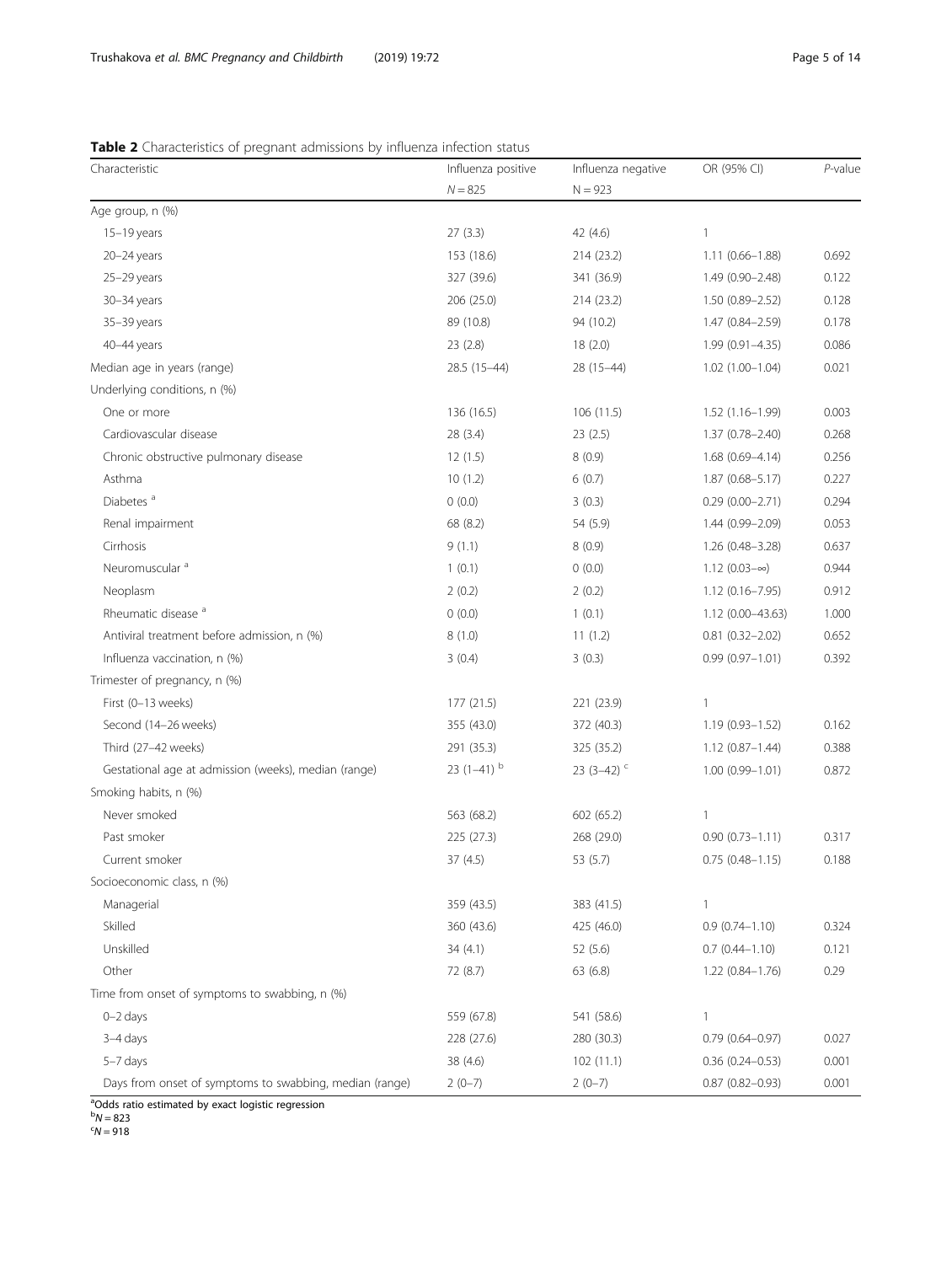| Characteristic                                          | A(H1N1)pdm09 | A(H3N2)      | B/Yamagata | B/Victoria | $P$ -value |
|---------------------------------------------------------|--------------|--------------|------------|------------|------------|
|                                                         | $N = 361$    | $N = 224$    | $N = 106$  | $N = 76$   |            |
| Age group, n (%)                                        |              |              |            |            | 0.028      |
| $15-19$ years                                           | 11(3.0)      | 10(4.5)      | 2(1.9)     | 2(2.6)     |            |
| $20 - 24$ years                                         | 69 (19.1)    | 40 (17.9)    | 17(16.0)   | 19 (25.0)  |            |
| 25-29 years                                             | 146 (40.4)   | 95 (42.4)    | 31 (29.2)  | 30 (39.5)  |            |
| 30-34 years                                             | 91 (25.2)    | 51 (22.8)    | 31 (29.2)  | 23(30.3)   |            |
| 35-39 years                                             | 37 (10.2)    | 21(9.4)      | 18 (17.0)  | 1(1.3)     |            |
| 40-44 years                                             | 7(1.9)       | 7(3.1)       | 7(6.6)     | 1(1.3)     |            |
| Age (years), median (range)                             | 29 (17-44)   | 28 (15-43)   | 30 (19-42) | 28 (19-45) | 0.004      |
| Underlying conditions <sup>a</sup> , n (%)              |              |              |            |            |            |
| None                                                    | 300 (83.1)   | 182 (81.3)   | 92 (86.8)  | 63 (82.9)  | 0.666      |
| One or more                                             | 61(16.9)     | 42 (18.8)    | 14 (13.2)  | 13(17.1)   | 0.666      |
| Cardiovascular disease                                  | 16(4.4)      | 7(3.1)       | 1(0.9)     | 3(3.9)     | 0.376      |
| Chronic obstructive pulmonary disease                   | 7(1.9)       | 5(2.2)       | 0(0.0)     | 0(0.0)     | 0.276      |
| Asthma                                                  | 4(1.1)       | 3(1.3)       | 1(0.9)     | 1(1.3)     | 0.988      |
| Renal impairment                                        | 31(8.6)      | 20 (8.9)     | 7(6.6)     | 8(10.5)    | 0.819      |
| Cirrhosis                                               | 3(0.8)       | 2(0.9)       | 2(1.9)     | 1(1.3)     | 0.803      |
| Neoplasm                                                | 2(0.6)       | 0(0.0)       | 0(0.0)     | 0(0.0)     | 0.521      |
| Trimester of pregnancy, n (%)                           |              |              |            |            | 0.005      |
| First (0-13 weeks)                                      | 87(24.1)     | 46 (20.5)    | 17(16.0)   | 11(14.5)   |            |
| Second (14-26 weeks)                                    | 167 (46.3)   | 81 (36.2)    | 44 (41.5)  | 40 (52.6)  |            |
| Third (27-42 weeks)                                     | 106 (29.4)   | 97 (43.3)    | 45 (42.5)  | 25 (32.9)  |            |
| Gestational age at admission (weeks), median (range)    | $21(2-41)$   | $25(4 - 40)$ | $24(7-41)$ | $27(7-38)$ | 0.017      |
| Time from onset of symptoms to swabbing, n (%)          |              |              |            |            |            |
| $0 - 2$ days                                            | 263 (72.9)   | 167 (74.6)   | 57 (53.8)  | 42 (55.3)  | 0.001      |
| $3-4$ days                                              | 83 (23.0)    | 48 (21.4)    | 47 (44.3)  | 29 (38.2)  |            |
| $5-7$ days                                              | 15(4.2)      | 9(4.0)       | 2(1.9)     | 5(6.6)     |            |
| Days from onset of symptoms to swabbing, median (range) | $2(0-7)$     | $2(0-6)$     | $2(0-5)$   | $2(0-6)$   | 0.001      |

<span id="page-5-0"></span>Table 3 Characteristics of pregnant admissions by influenza subtype/lineage

Abbreviation: NC not calculated

Diabetes, neuromuscular disease, and rheumatic disease are not listed because of low numbers

|  |  |  |  | <b>Table 4</b> Adiusted estimates of risk factors for influenza in pregnant admissions overall and by subtype/lineage |  |  |  |
|--|--|--|--|-----------------------------------------------------------------------------------------------------------------------|--|--|--|
|  |  |  |  |                                                                                                                       |  |  |  |

|                       | Adjusted odds ratio (95% CI) <sup>a</sup> |                     |                     |                     |                     |  |  |
|-----------------------|-------------------------------------------|---------------------|---------------------|---------------------|---------------------|--|--|
|                       | Any influenza                             | $A(H1N1)$ pdm09     | A(H3N2)             | B/Yamagata          | <b>B</b> /Victoria  |  |  |
| Characteristic        | $N = 825$                                 | $N = 361$           | $N = 224$           | $N = 106$           | $N = 76$            |  |  |
| Age (in years) b      | $1.02(1.00 - 1.04)$                       | $1.03(1.01 - 1.06)$ | $1.00(0.97 - 1.03)$ | $1.09(1.04 - 1.13)$ | $0.96(0.91 - 1.00)$ |  |  |
| Trimester             |                                           |                     |                     |                     |                     |  |  |
| First (0-13 weeks)    |                                           |                     |                     |                     |                     |  |  |
| Second (14-26 weeks)  | $1.19(0.92 - 1.53)$                       | $1.17(0.82 - 1.66)$ | $0.89(0.58 - 1.35)$ | $1.34(0.75 - 2.51)$ | $2.28(1.10-4.74)$   |  |  |
| Third (27-42 weeks)   | $1.12(0.86 - 1.46)$                       | $0.82(0.56 - 1.19)$ | 1.23 (0.82-1.87)    | $1.57(0.86 - 2.88)$ | $1.58(0.72 - 3.44)$ |  |  |
| Underlying conditions |                                           |                     |                     |                     |                     |  |  |
| <b>No</b>             |                                           |                     |                     |                     |                     |  |  |
| Yes                   | 1.56 (1.16–2.08)                          | 1.78 (1.19 - 2.67)  | 1.91 (1.25 - 2.93)  | $1.24(0.66 - 2.34)$ | $2.01(0.39 - 3.15)$ |  |  |

<sup>a</sup>Adjusted for age, trimester, comorbidity, hospital admission in the previous 12 months, time to swab, and season-week<br><sup>b</sup>Comparison group was influenza-negative pregnant women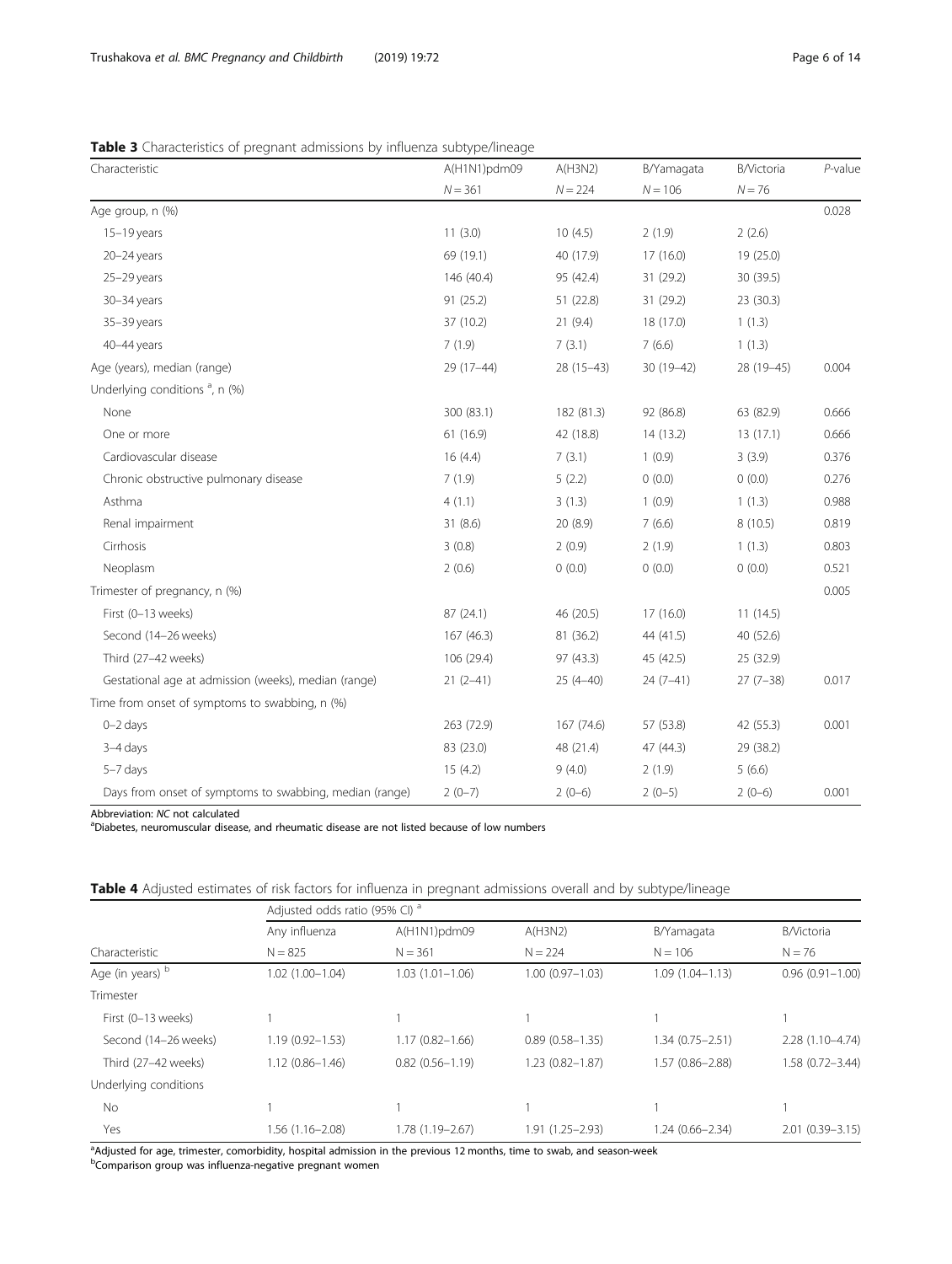Rates of influenza vaccination and antiviral use before admission were ≤ 1% and did not differ between influenza-positive and -negative pregnant admissions (Table [2\)](#page-4-0). Smoking habits and socioeconomic class also did not differ between pregnant admissions positive or negative for influenza.

The probability of laboratory-confirmed influenza decreased with the time between symptom onset and swabbing (Table [2\)](#page-4-0). The probability was lowest in pregnant admissions with samples taken 5–7 days after the onset of symptoms (OR = 0.36 [95% CI, 0.24–0.53];  $p = 0.001$ ). The adjusted probability of a positive result decreased 13% (95% CI, 7–18%) for each day between onset of symptoms and swabbing (aOR = 0.87 [95% CI, 0.82–0.93]). Time to swabbing differed significantly between subtypes/lineages, although the median was 2 days in all cases (Table [3](#page-5-0)).

## Clinical manifestations of influenza in pregnant admissions and pregnancy outcomes

Fever ( $p < 0.001$ ), cough ( $p < 0.001$ ), and myalgia ( $p$ ) < 0.001) were reported as presenting complaints more often in influenza-positive than influenza-negative pregnant admissions (Table [5](#page-7-0)). Overall, fever, reported by 97.1%, was the most common presenting complaint in pregnant admissions positive for influenza. The aOR for influenza-positive vs. influenza-negative pregnant admissions was 6.34 (95% CI, 4.01–10.03) for fever and 2.76 (95% CI, 2.13–3.43) for cough (Table [6](#page-8-0)). Cough was a common presenting complaint in pregnant admissions infected with B/Victoria lineage (86.8%) and A(H1N1)pdm09 (82.0%) but less common for those infected with A(H3N2) (69.2%) or B/Yamagata lineage (72.6%)  $(p < 0.001)$  (Table [7\)](#page-9-0). Proportions of pregnant admissions reporting all other symptoms (headache, malaise, myalgia, sore throat, and dyspnea) also differed significantly by subtype/lineage. For example, dyspnea was a major presenting complaint in 18.0% of admissions with A(H1N1)pdm09 but in less than 5% of admissions with A(H3N2) or B/Yamagata-lineage and in 6.6of admissions with B/Victoria-lineage.

Hospital admission occurred sooner after the onset of symptoms in influenza-positive than influenza-negative pregnant admissions ( $p < 0.001$ ) (Table [5](#page-7-0)). This was particularly the case for pregnant admissions positive for influenza A(H1N1)pdm09 and influenza A(H3N2), where more than half went to the hospital on the first day (Table [7\)](#page-9-0). In contrast, more than half of pregnant admissions positive for influenza B went to the hospital by the second day. As a result, the time to symptom onset differed significantly by strain ( $p < 0.001$ ).

The overall length of hospital stay was not significantly longer for pregnant admissions positive for influenza than those negative for influenza (Table [5\)](#page-7-0); however, pregnant women hospitalized for > 4 days had a higher probability of laboratory-confirmed influenza than those hospitalized for ≤4 days (OR = 1.62 [95%CI, 1.21–2.16];  $p = 0.001$ ; data not shown). The median hospital stay also differed by subtype/lineage (Table [7](#page-9-0)) and was longer for pregnant women infected with B/Yamagata lineage (6.4 days) than for those infected with influenza B/ Victoria lineage (4.9 days;  $p = 0.025$  [data not shown]) or A(H1N1)pdm09 (5.4 days;  $p = 0.074$  [data not shown]) but did not differ for those infected with A(H3N2) (5.9 days;  $p > 0.05$  [data not shown]).

At discharge, the most common diagnosis was other respiratory infections ( $n = 923$ ; 52.8%) followed by influenza ( $n$  $= 725$  $= 725$ ; 41.5%) (Table 5). Pneumonia was the main discharge diagnosis in 22 cases (0.1%) and did not differ between influenza-positive and influenza-negative pregnant women.

Only one influenza-positive pregnant admission and only two influenza-negative pregnant admissions were hospitalized in an intensive care unit (Table [5](#page-7-0)). No deaths were reported.

## Pregnancy outcomes

Pregnancy outcomes recorded during the hospital stay included 177 live births, 53 abortions (pregnancy stopped before 20 weeks), and 23 stillbirths (Table [5](#page-7-0)). No perinatal deaths were reported (data not shown).

Abortion was more frequent in influenza-negative than influenza-positive pregnant admissions (4.2% vs. 1.7%;  $p = 0.003$ ), although the frequency did not significantly differ by subtype/lineage (Table [7](#page-9-0)). Frequencies of other pregnancy outcomes did not differ between strains, but predicted probabilities were higher for stillbirth in women infected with B/Yamagata, for cesarean delivery in women infected with A(H3N2), and for preterm delivery and low birth weight in women infected with B/Victoria (Table [8](#page-10-0) and Fig. [2](#page-11-0)).

Age had a noticeable impact on pregnancy outcomes in influenza-positive admissions. The probabilities of abortion and stillbirth increased with the mother's age, whereas the probability of live birth decreased with the mother's age (Fig. [2\)](#page-11-0). Probabilities of preterm delivery, caesarean delivery, and low birth weight were highest in the youngest mothers, although a second smaller increase in probability occurred in women 35–40 years of age.

## **Discussion**

In 2012, the World Health Organization identified pregnant women and newborns as priority risk groups for seasonal influenza [[8](#page-12-0)]. However, the full burden of influenza in pregnant women and their infants is poorly understood due to differences in the design and conduct of epidemiological studies, and the small numbers of pregnant women included [\[21](#page-12-0)–[23\]](#page-12-0). The present study describes new epidemiological data of influenza infection among a large cohort of pregnant women, and the impact of influenza on clinical outcomes in these women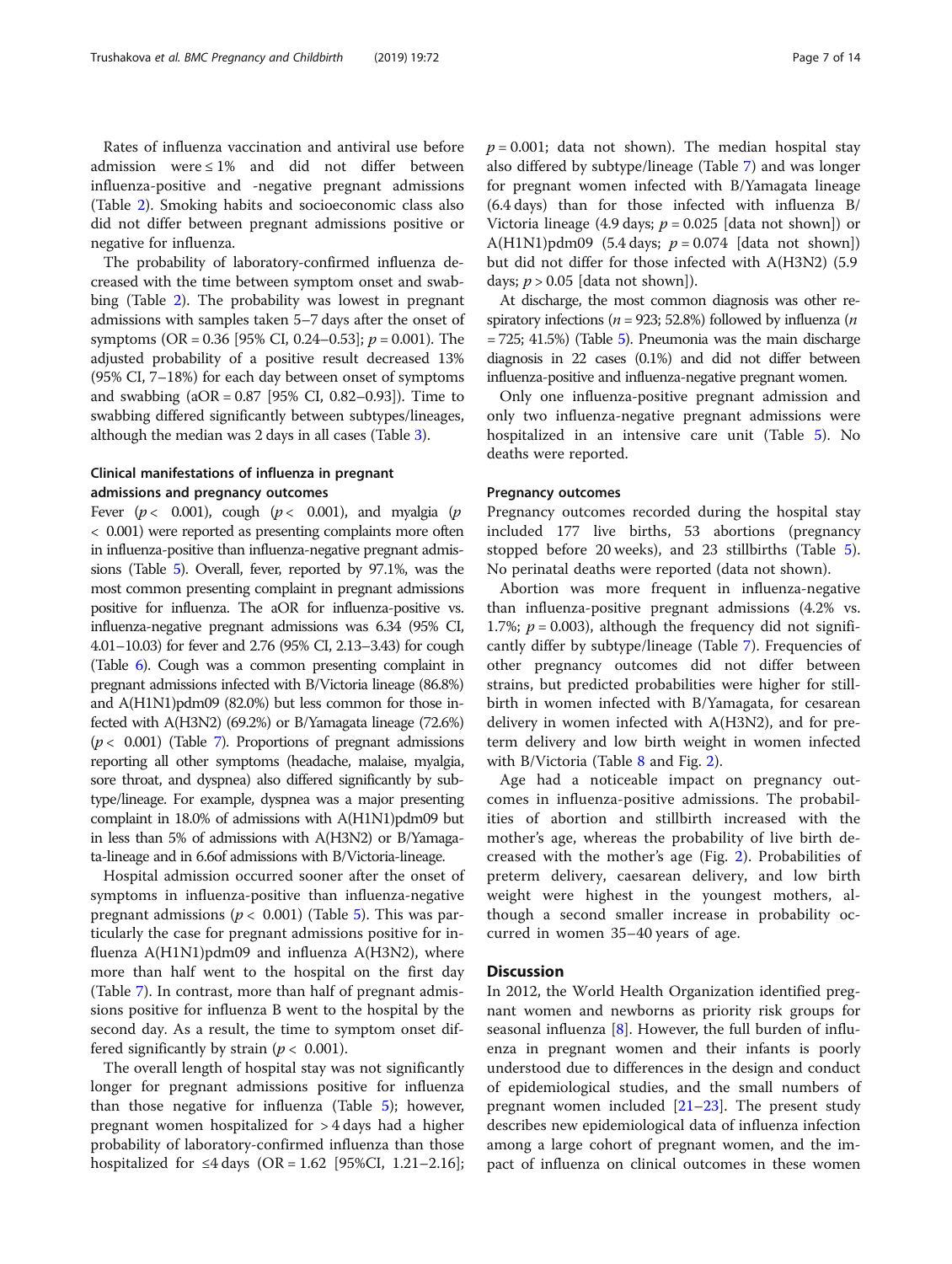## <span id="page-7-0"></span>Table 5 Clinical manifestations and outcomes in pregnant admissions by influenza infection status

|                                                          | Influenza positive | Influenza negative | Odds ratio             |         |
|----------------------------------------------------------|--------------------|--------------------|------------------------|---------|
| Clinical manifestation/outcome                           | $N = 825$          | $N = 923$          | (95% CI) <sup>a</sup>  | P-value |
| Signs/symptoms, n (%)                                    |                    |                    |                        |         |
| Fever                                                    | 801 (97.1)         | 781 (84.6)         | $6.07(3.89 - 9.46)$    | < 0.001 |
| Headache                                                 | 445 (53.9)         | 489 (53.0)         | $1.04(0.86 - 1.25)$    | 0.688   |
| Malaise                                                  | 497 (60.2)         | 550 (59.6)         | $1.03(0.85 - 1.24)$    | 0.781   |
| Myalgia                                                  | 354 (42.9)         | 244 (26.4)         | $2.09(1.71 - 2.56)$    | < 0.001 |
| Cough                                                    | 630 (76.4)         | 511 (55.4)         | $2.60(2.12 - 3.20)$    | < 0.001 |
| Sore throat                                              | 546 (66.2)         | 689 (74.6)         | $0.66$ $(0.54 - 0.82)$ | < 0.001 |
| Dyspnea                                                  | 86 (10.4)          | 75 (8.1)           | 1.32 (0.95-1.82)       | 0.098   |
| Time from onset of symptoms to admission, n (%)          |                    |                    |                        |         |
| 1 day                                                    | 392 (47.5)         | 384 (41.6)         | 1                      |         |
| 2 days                                                   | 209 (25.3)         | 194 (21.0)         | $1.06(0.83 - 1.34)$    | 0.661   |
| 3 days                                                   | 138 (16.7)         | 158 (17.1)         | $0.86$ $(0.65 - 1.12)$ | 0.254   |
| $\geq$ 4 days                                            | 86 (10.4)          | 187 (20.3)         | $0.45(0.34 - 0.60)$    | < 0.001 |
| Time from onset of symptoms to admission, median (range) | $2(0-6)$           | $2(0-7)$           | $0.85(0.80 - 0.91)$    | < 0.001 |
| Length of hospital stay, n $(\%)$ <sup>b</sup>           |                    |                    |                        |         |
| $0 - 4$ days                                             | 254 (30.8)         | 342 (37.1)         | 1                      |         |
| 5 days                                                   | 155 (18.8)         | 128 (13.9)         | $1.63(1.23 - 2.17)$    | < 0.001 |
| $6-7$ days                                               | 261 (31.6)         | 259 (28.1)         | $1.36(1.07 - 1.72)$    | < 0.001 |
| Median length of hospital stay (range)                   | $6(0-35)$          | $5(0-31)$          | $1.00(0.98 - 1.04)$    | 0.627   |
| Intensive care unit admission, n (%)                     | 1(0.1)             | 2(0.2)             | $0.56$ (0.05-6.17)     | 0.635   |
| Pregnancy outcome, n (%)                                 |                    |                    |                        |         |
| Aborted (< 20 weeks)                                     | 14(1.7)            | 39(4.2)            | $0.39(0.21 - 0.73)$    | 0.003   |
| Stillborn (≥ 20 weeks)                                   | 12(1.5)            | 11(1.2)            | 1.22 (0.54-2.79)       | 0.631   |
| Live delivery during the current admission, n (%)        | 78 (9.5)           | 99 (10.7)          | $0.87(0.64 - 1.19)$    | 0.379   |
| Preterm $(<$ 37 weeks) <sup>c</sup>                      | 17 (21.8)          | 19 (19.2)          | $1.17(0.56 - 2.45)$    | 0.669   |
| Cesarean‡                                                | 14 (17.9)          | 16(16.2)           | $1.13(0.52 - 2.50)$    | 0.753   |
| Low birth weight (< 2500 g) $<$                          | 3(3.8)             | 12(12.1)           | $0.29(0.08 - 1.07)$    | 0.062   |
| Discharge diagnosis, n (%)                               |                    |                    |                        |         |
| Influenza                                                | 617 (74.8)         | 108 (11.7)         | 23.34 (18.07-30.13)    | < 0.001 |
| Pneumonia                                                | 9(1.1)             | 13(1.4)            | $0.77$ $(0.33 - 1.82)$ | 0.553   |
| Respiratory disease                                      | 187 (22.7)         | 736 (79.7)         | $0.74(0.06 - 0.09)$    | < 0.001 |
| Other                                                    | 12(1.5)            | 66 (7.2)           | $0.19(0.10 - 0.36)$    | < 0.001 |

<sup>a</sup>Estimated by exact logistic regression

<sup>b</sup>Proportions are relative to deliveries during the current admission

 $N = 825$  for influenza positive,  $N = 922$  for influenza negative

and their infants. Using a prospective, active-surveillance study design as part of the GIHSN's hospital-based surveillance [[16](#page-12-0)], we collected data from more than 1700 pregnant women (825 with confirmed influenza) admitted to a hospital specializing in acute respiratory infections.

We restricted the analysis to women aged 15–44 years. A standard age range (often ages 16–49) is usually [\[24](#page-12-0)], but not always [[25](#page-12-0)], chosen to define women of childbearing

age. This age-range includes women who are less likely to be pregnant  $[24, 26]$  $[24, 26]$  $[24, 26]$ , as was the case in our investigation – the number of pregnant women aged 45–50 was exceedingly small (< 1%, data not shown). In addition, the distribution of pregnant women in the lowest (15–19 year) and highest (40–44 year) age groups in our study was similar, and we restricted the childbearing age range  $(15 \text{ to } 44)$ according to pregnancy probability in our dataset to ensure consistency and reasonable estimates.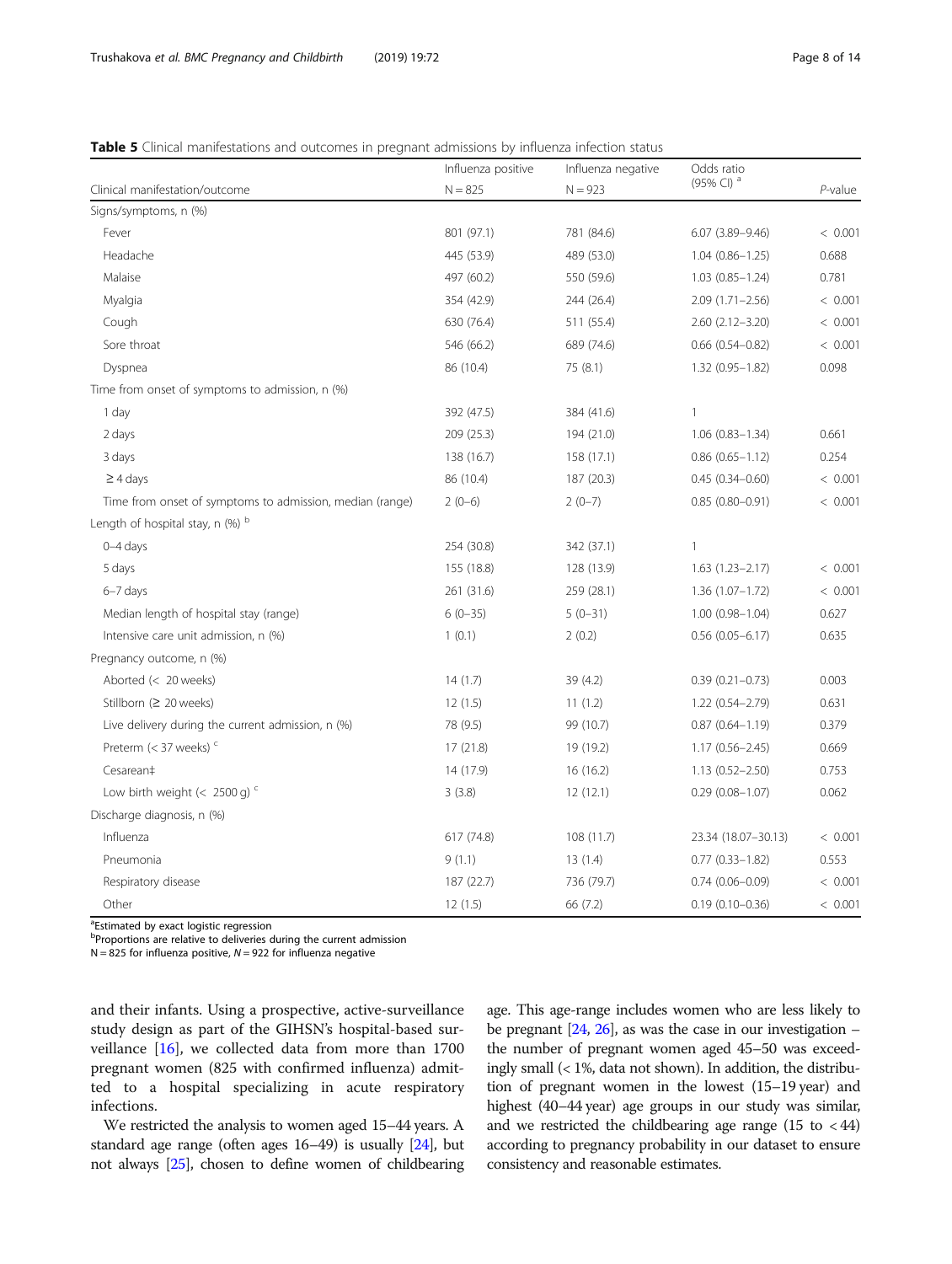|                                          | Adjusted odds ratio (95% CI) <sup>a</sup> |                        |                         |                     |                     |  |  |
|------------------------------------------|-------------------------------------------|------------------------|-------------------------|---------------------|---------------------|--|--|
|                                          | Any influenza                             | A(H1N1)pdm09           | A(H3N2)                 | B/Yamagata          | <b>B/Victoria</b>   |  |  |
| Characteristic                           | $N = 825$                                 | $N = 361$              | $N = 224$               | $N = 106$           | $N = 76$            |  |  |
| Signs and symptoms                       |                                           |                        |                         |                     |                     |  |  |
| Fever                                    | $6.34(4.01 - 10.03)$                      | $5.81(3.02 - 11.17)$   | $6.36$ $(2.88 - 10.65)$ | 11.0 (2.65-45.73)   | 5.56 (1.31-23.51)   |  |  |
| Headache                                 | $1.03(0.84 - 1.25)$                       | $1.35(1.02 - 1.77)$    | $0.84(0.62 - 1.14)$     | $0.72(0.47 - 1.09)$ | 1.41 (0.83-2.40)    |  |  |
| Malaise                                  | $1.05(0.86 - 1.29)$                       | $1.67(1.26 - 2.22)$    | $0.72(0.53 - 0.98)$     | $0.56(0.37 - 0.85)$ | $1.84(1.01 - 3.33)$ |  |  |
| Myalgia                                  | 1.83 (1.48-2.26)                          | 2.62 (1.98-3.47)       | $1.16(0.83 - 1.62)$     | $1.71(1.11 - 2.63)$ | 2.12 (1.28-3.52)    |  |  |
| Cough                                    | $2.76$ $(2.13 - 3.43)$                    | 4.21 (3.04-5.83)       | 2.03 (1.47-2.82)        | 2.14 (1.35-3.38)    | 4.72 (2.35-9.45)    |  |  |
| Sore throat                              | $0.64$ $(0.51 - 0.80)$                    | $0.53(0.39 - 0.71)$    | $0.71(0.50 - 1.00)$     | $0.57(0.36 - 0.89)$ | $0.78(0.44 - 1.39)$ |  |  |
| Dyspnea                                  | $1.10(0.78 - 1.54)$                       | 2.31 (1.54-3.49)       | $0.37(0.18 - 0.77)$     | $0.42$ (0.16-1.08)  | $0.98(0.37 - 2.63)$ |  |  |
| Days between symptom onset and admission |                                           |                        |                         |                     |                     |  |  |
| Below median                             |                                           |                        |                         |                     |                     |  |  |
| Median or above                          | 1.43 (0.88-2.32)                          | 2.06 (1.12-3.79)       | 1.29 (0.56-2.99)        | $1.15(0.43 - 3.13)$ | $0.96(0.26 - 3.51)$ |  |  |
| Length of stay                           |                                           |                        |                         |                     |                     |  |  |
| Below median                             |                                           |                        |                         |                     |                     |  |  |
| Median or above                          | $0.94(0.77 - 1.14)$                       | $1.34(1.02 - 176)$     | $0.72(0.53 - 0.98)$     | $0.52(0.34 - 0.80)$ | $1.08(0.65 - 1.77)$ |  |  |
| Pregnancy outcome                        |                                           |                        |                         |                     |                     |  |  |
| Abortion                                 | $0.32(0.16 - 0.64)$                       | $0.44(0.18 - 1.09)$    | $0.30(0.09 - 1.05)$     | $0.36(0.80 - 1.67)$ |                     |  |  |
| Stillbirth                               | 1.10 (0.47-2.59)                          | $0.35(0.07 - 1.72)$    | $1.14(0.30 - 4.35)$     | $3(0.87 - 10.28)$   | $1.34(0.25 - 7.06)$ |  |  |
| Live delivery                            | $0.74(0.52 - 1.06)$                       | $0.78$ $(0.47 - 1.29)$ | $0.64$ $(0.37 - 1.10)$  | $0.90(0.45 - 1.78)$ | $0.62$ (0.20-1.94)  |  |  |
| Preterm delivery                         | $0.89(0.45 - 1.78)$                       | $1.07(0.45 - 2.56)$    | $0.67(0.22 - 2.06)$     | $0.42(0.05 - 3.31)$ | 2.42 (0.47-2.38)    |  |  |
| Cesarean delivery                        | $0.96(0.45 - 2.06)$                       | $0.46$ $(0.12 - 1.70)$ | 1.22 (0.44-3.42)        | $0.87(0.18 - 4.07)$ |                     |  |  |
| Low birth weight                         | $0.34(0.10 - 1.10)$                       | $0.28(0.03 - 2.13)$    | $0.42(0.09 - 2.06)$     |                     | 2.85 (0.29-1.07)    |  |  |

<span id="page-8-0"></span>

| Table 6 Adjusted estimates of risks for clinical manifestations and outcomes in pregnant admissions overall and by subtype/lineage |  |  |  |
|------------------------------------------------------------------------------------------------------------------------------------|--|--|--|
|------------------------------------------------------------------------------------------------------------------------------------|--|--|--|

a Adjusted for age, trimester, comorbidity, hospital admission in the previous 12 months, time to swab, and season-week

Influenza infection, confirmed by RT-PCR, accounted for nearly half of the admissions over the four influenza seasons. The risk of influenza infection was higher in pregnant than non-pregnant women  $(OR = 2.87)$  [95% CI, 2.10– 3.92]), irrespective of subtype/lineage and trimester. This agrees with a larger multi-country study by the GIHSN during the 2012/2013 influenza season, which found an aOR of 3.84 (95% CI, 2.48–5.94) for influenza-related hospitalization in pregnant vs. non-pregnant women [\[16](#page-12-0)]. It also agrees with a meta-analysis of influenza A infection, which found a combined OR of 2.44 (95% CI 1.22–4.87) for influenza-related hospitalization in pregnant vs. non-pregnant women, although most of the included studies were during the 2009 A(H1N1) pandemic season [\[4](#page-12-0)].

Underlying conditions, especially anemia, obesity, and asthma, increase the risk of influenza-related hospitalization in pregnant women [\[27](#page-12-0), [28\]](#page-12-0). Although we confirmed this in the present study, we were unable to detect significant differences for individual conditions, probably because of insufficient numbers. The present study also confirmed that the risk of hospitalization with influenza does not differ by trimester or influenza subtype, as described by others [[29](#page-13-0)].

Influenza-positive pregnant admissions were hospitalized sooner after the onset of symptoms and stayed slightly longer in the hospital than influenza-negative pregnant admissions. Pregnant admissions positive for influenza also more frequently complained of cough, myalgia, and especially fever than those who were negative for influenza. This suggests that influenza causes more severe illness in pregnant women than other kinds of acute respiratory infection.

Influenza viruses varied substantially between seasons, although all subtypes and lineages resulted in hospitalization. In addition, demographics, clinical manifestations, and rates of stillbirth differed slightly between subtypes/lineages. For example, the risk of influenza infection increased slightly with the mother's age. Also, admissions with influenza A(H1N1)pdm09 or B/Victoria lineage occurred mostly in the first or second trimester, whereas admissions with influenza A(H3N2) or B/Yamagata lineage occurred mostly in the second or third trimester. Although influenza B has been reported to be more frequent in the second trimester than influenza A  $[29]$  $[29]$ , these results suggest that the two B lineages cannot be considered equivalent.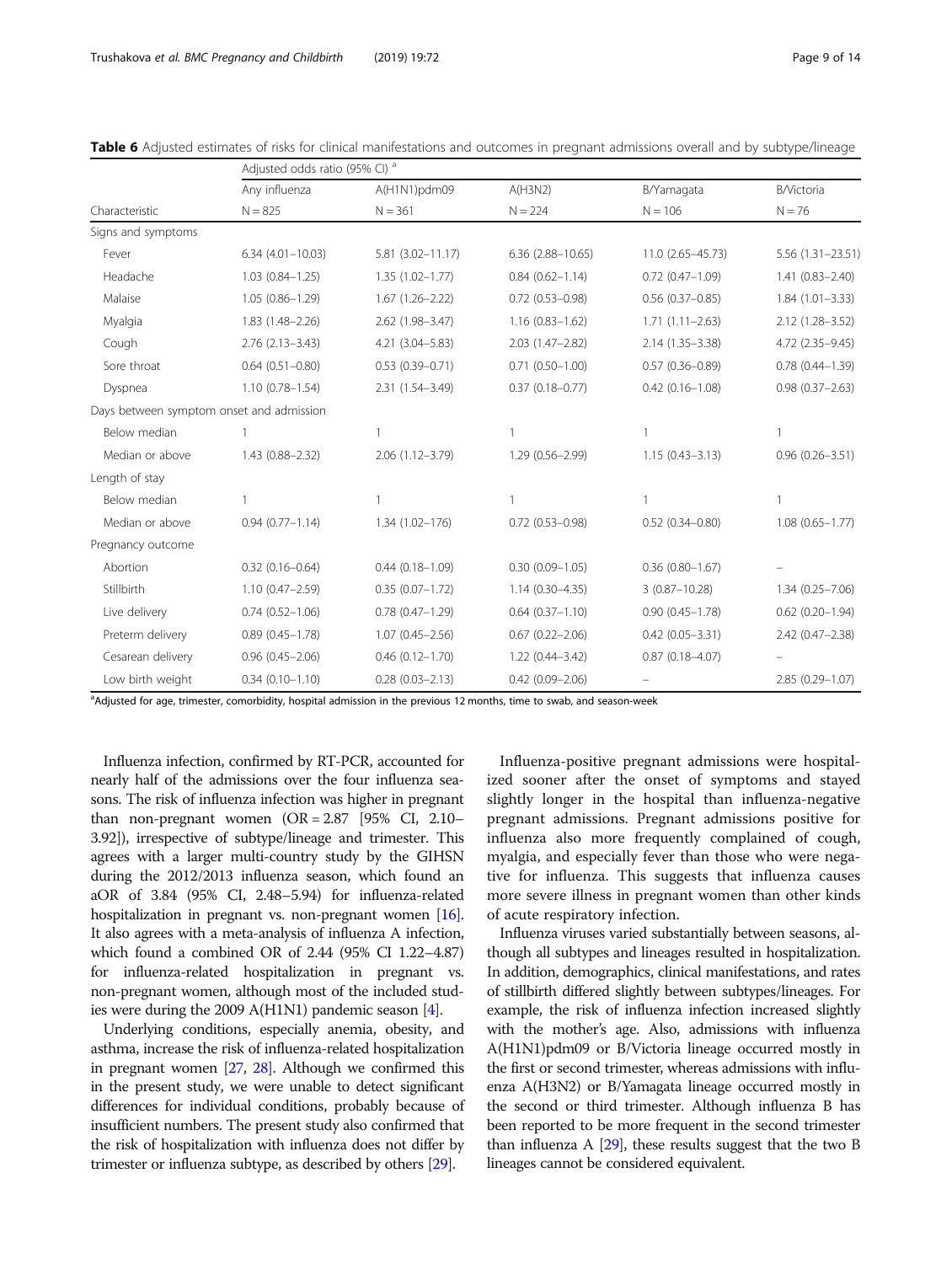## <span id="page-9-0"></span>Table 7 Clinical manifestations and outcomes in pregnant admissions by influenza subtype/lineage

|                                                                 | A(H1N1)pdm09 | A(H3N2)    | B/Yamagata | B/Victoria |            |
|-----------------------------------------------------------------|--------------|------------|------------|------------|------------|
| Manifestation/outcome                                           | $N = 361$    | $N = 224$  | $N = 106$  | $N = 76$   | $P$ -value |
| Signs/symptoms, n (%)                                           |              |            |            |            |            |
| Fever                                                           | 350 (97.0)   | 217 (96.9) | 104 (98.1) | 74 (97.4)  | 0.924      |
| Headache                                                        | 209 (57.9)   | 110 (49.1) | 48 (45.3)  | 52 (68.4)  | 0.003      |
| Malaise                                                         | 240 (66.5)   | 114 (50.9) | 51(48.1)   | 60 (78.9)  | < 0.001    |
| Myalgia                                                         | 191 (52.9)   | 73 (32.6)  | 42 (39.6)  | 35 (46.1)  | < 0.001    |
| Cough                                                           | 296 (82.0)   | 155 (69.2) | 77 (72.6)  | 66 (86.8)  | < 0.001    |
| Sore throat                                                     | 215 (59.6)   | 160 (71.4) | 71 (67.0)  | 56 (73.7)  | 0.009      |
| Dyspnea                                                         | 65 (18.0)    | 9(4.0)     | 5(4.7)     | 5(6.6)     | < 0.001    |
| Time from onset of symptoms to admission, n (%)                 |              |            |            |            | < 0.001    |
| 1 day                                                           | 195 (54.0)   | 115(51.3)  | 29 (27.4)  | 31 (40.8)  |            |
| 2 days                                                          | 98 (27.1)    | 58 (25.9)  | 32 (30.2)  | 13(17.1)   |            |
| 3 days                                                          | 40(11.1)     | 31 (13.8)  | 35 (33.0)  | 16(21.1)   |            |
| $\geq$ 4 days                                                   | 28 (7.8)     | 20(8.9)    | 10(9.4)    | 16(21.1)   |            |
| Time from onset of symptoms to admission (days), median (range) | $1(0-6)$     | $1(0-6)$   | $2(0-5)$   | $2(0-5)$   | < 0.001    |
| Length of hospitalization stay, n $(\%)$ <sup>a</sup>           |              |            |            |            | < 0.001    |
| $0 - 4$ days                                                    | 124 (34.3)   | 61(27.2)   | 22 (20.8)  | 26 (34.2)  |            |
| 5 days                                                          | 85 (23.5)    | 32 (14.3)  | 14 (13.2)  | 16(21.1)   |            |
| $6-7$ days                                                      | 100(27.7)    | 84 (37.5)  | 39 (36.8)  | 26 (34.2)  |            |
| $\geq 8$ days                                                   | 52 (14.4)    | 46 (20.5)  | 30(28.3)   | 8(10.5)    |            |
| Length of hospitalization stay (days), median (range)           | $5(0-35)$    | $6(0-14)$  | $6(1-16)$  | $5(0-11)$  | < 0.001    |
| Admission to an intensive care unit, n (%)                      | 1(0.3)       | 0(0.0)     | 0(0.0)     | 0(0.0)     | 0.771      |
| Pregnancy outcome, n (%)                                        |              |            |            |            |            |
| Abortion (< 20 weeks)                                           | 8(2.2)       | 3(1.3)     | 2(1.9)     | 0(0.0)     | 0.667      |
| Stillbirth ( $\geq 20$ weeks)                                   | 2(0.6)       | 3(12.5)    | 4(3.8)     | 2(2.6)     | 0.050      |
| Live delivery during the current admission                      | 31(8.6)      | 24 (10.7)  | 14 (13.2)  | 4(5.3)     | 0.261      |
| Preterm $(<$ 37 weeks gestational age) $b$                      | 9(29.0)      | 4(16.7)    | 1(7.1)     | 2(50.0)    | 0.177      |
| Cesareant                                                       | 3(9.7)       | 6(25.0)    | 2(14.3)    | 0(0.0)     | 0.391      |
| Low birth weight (< 2500 g) $<$                                 | 1(3.2)       | 1(4.2)     | 0(0.0)     | 1(25.0)    | 0.276      |

 $a^3N = 223$  for A(H3N2) and  $N = 105$  for B/Yamagata

**Proportions are relative to deliveries** 

Influenza, especially A(H1N1), is considered a risk for stillbirth and low birth weight [[27,](#page-12-0) [30](#page-13-0)–[32\]](#page-13-0). However, we did not find differences in rates of stillbirth, preterm delivery, or caesarean delivery between influenza-positive and -negative pregnant admissions or between subtypes/lineages. In agreement with this, a recent meta-analysis reported a computed pooled OR of 1.24 (95% CI, 0.96–1.59) for small for gestational age, suggesting that influenza does not affect birth weight [\[23](#page-12-0)]. Unexpectedly, however, abortion before 20 weeks was more frequent in influenza-negative than influenza-positive women, suggesting that other respiratory infections pose a higher risk of abortion.

These data confirm that pregnant women are at increased risk from seasonal influenza A and B viruses. With more than 1700 pregnant admissions, this study provides important and detailed information about the impact of influenza in pregnant women that can be used to inform and support vaccination policies in this susceptible population. Furthermore, our study provides pregnancy outcome data, which are rarely included in epidemiological studies of influenza in pregnant women, and have not been published before.

However, this study had some limitations. The main analysis was based on comparing hospitalized influenza-positive with hospitalized influenza-negative pregnant women. We were unable to compare pregnant admissions to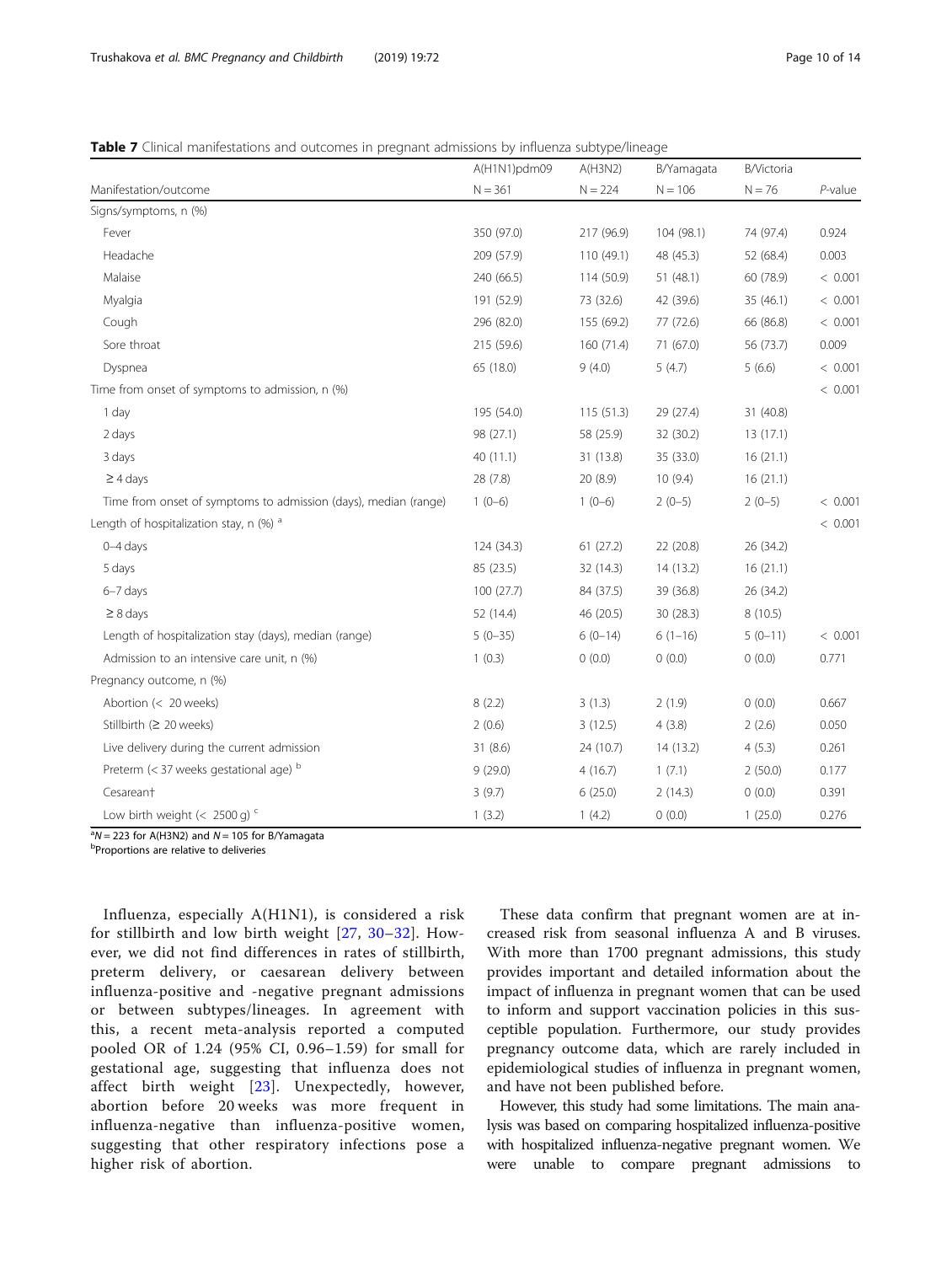<span id="page-10-0"></span>Table 8 Predicted probability of pregnancy outcomes during admission according to influenza infection status

| Outcome                              | RT-PCR result      | Adjusted predicted probability <sup>a</sup> (95% CI) | n              |
|--------------------------------------|--------------------|------------------------------------------------------|----------------|
| Abortion (< 20 weeks)                | No influenza       | $0.07$ (0.05, 0.09)                                  | 39             |
|                                      | A(H1N1)pdm09       | $0.03$ $(0.01, 0.06)$                                | 8              |
|                                      | A(H3N2)            | $0.02$ $(0.00, 0.05)$                                | 3              |
|                                      | B/Yamagata-lineage | $0.03$ ( $-0.01$ , $0.06$ )                          | 2              |
| Stillbirth (≥ 20 weeks)              | No influenza       | $0.02$ (0.01, 0.03)                                  | 11             |
|                                      | A(H1N1)pdm09       | $0.01$ $(0.00, 0.02)$                                | 2              |
|                                      | A(H3N2)            | $0.02$ $(0.00, 0.05)$                                | 3              |
|                                      | B/Yamagata-lineage | $0.06$ (0.00, 0.12)                                  | $\overline{4}$ |
|                                      | B/Victoria-lineage | $0.03$ ( $-0.01$ , $0.07$ )                          | $\overline{2}$ |
| Live delivery during admission       | No influenza       | $0.11$ $(0.09, 0.13)$                                | 99             |
|                                      | A(H1N1)pdm09       | $0.09$ (0.06, 0.12)                                  | 31             |
|                                      | A(H3N2)            | $0.09$ $(0.05, 0.12)$                                | 24             |
|                                      | B/Yamagata-lineage | $0.11$ $(0.06, 0.16)$                                | 14             |
|                                      | B/Victoria-lineage | $0.08$ $(0.01, 0.15)$                                | 4              |
| Preterm (< 37 weeks gestational age) | No influenza       | 0.13(0.07, 0.20)                                     | 19             |
|                                      | A(H1N1)pdm09       | 0.27(0.06, 0.48)                                     | 9              |
|                                      | A(H3N2)            | 0.19(0.01, 0.38)                                     | $\overline{4}$ |
|                                      | B/Yamagata-lineage | $0.06$ (-0.05, 0.17)                                 | 1              |
|                                      | B/Victoria-lineage | $0.54 (-0.05, 1.13)$                                 | $\overline{2}$ |
| Cesarean delivery                    | No influenza       | 0.18 (0.09, 0.26)                                    | 16             |
|                                      | A(H1N1)pdm09       | $0.09$ ( $-0.02$ , 0.21)                             | 3              |
|                                      | A(H3N2)            | 0.29(0.09, 0.49)                                     | 6              |
|                                      | B/Yamagata-lineage | $0.15 (-0.05, 0.36)$                                 | $\overline{2}$ |
| Low birth weight (< 2500 g)          | No influenza       | 0.14(0.07, 0.21)                                     | 12             |
|                                      | A(H1N1)pdm09       | $0.05$ ( $-0.06$ , $0.16$ )                          | 1              |
|                                      | A(H3N2)            | $0.06$ ( $-0.06$ , 0.17)                             | 1              |
|                                      | B/Victoria-lineage | $0.55$ ( $-0.05$ , 1.15)                             | 1              |

Abbreviation: RT-PCR reverse transcription-polymerase chain reaction

<sup>a</sup>Adjusted by age, smoking habits, chronic underlying conditions, admission in last 12 months, trimester, time to swab and season-week

non-pregnant admissions because of insufficient numbers of non-pregnant women, who are more frequently admitted for influenza-like illness to other hospitals in Moscow. Nonetheless, the unique nature of the CHID#1 study site allowed us to recruit a substantial number of pregnant women. CHID#1 receives the most pregnant admissions from any of the hospitals in the GIHSN network (over 97% of the total pregnant admissions based on unpublished GIHSN data from the 2015/2016 season). Another limitation was that we could not assess the long-term effects of influenza on pregnant women, or pregnancy outcome beyond the current admission, because data were collected only from women while they were hospitalized, and follow-up evaluations until the end of pregnancy were not within the study protocol. Finally, the study could have been limited by increasing rates of hospitalization for pregnant women following the 2009

pandemic due to increased awareness of the risks. However, this was probably accounted for by recruiting consecutive admissions without previous knowledge of influenza status. Furthermore, influenza positivity rates were similar over the four influenza seasons, suggesting that this was not a problem.

## Conclusions

Our results confirm that pregnant women are at increased risk from influenza infection irrespective of season, circulating viruses, or trimester. This supports recommendations by the World Health Organization [\[8](#page-12-0)] and many countries [[33](#page-13-0), [34](#page-13-0)] that pregnant women be prioritized for seasonal influenza vaccination. Despite these recommendations and evidence that influenza vaccination is considered safe and effective for pregnant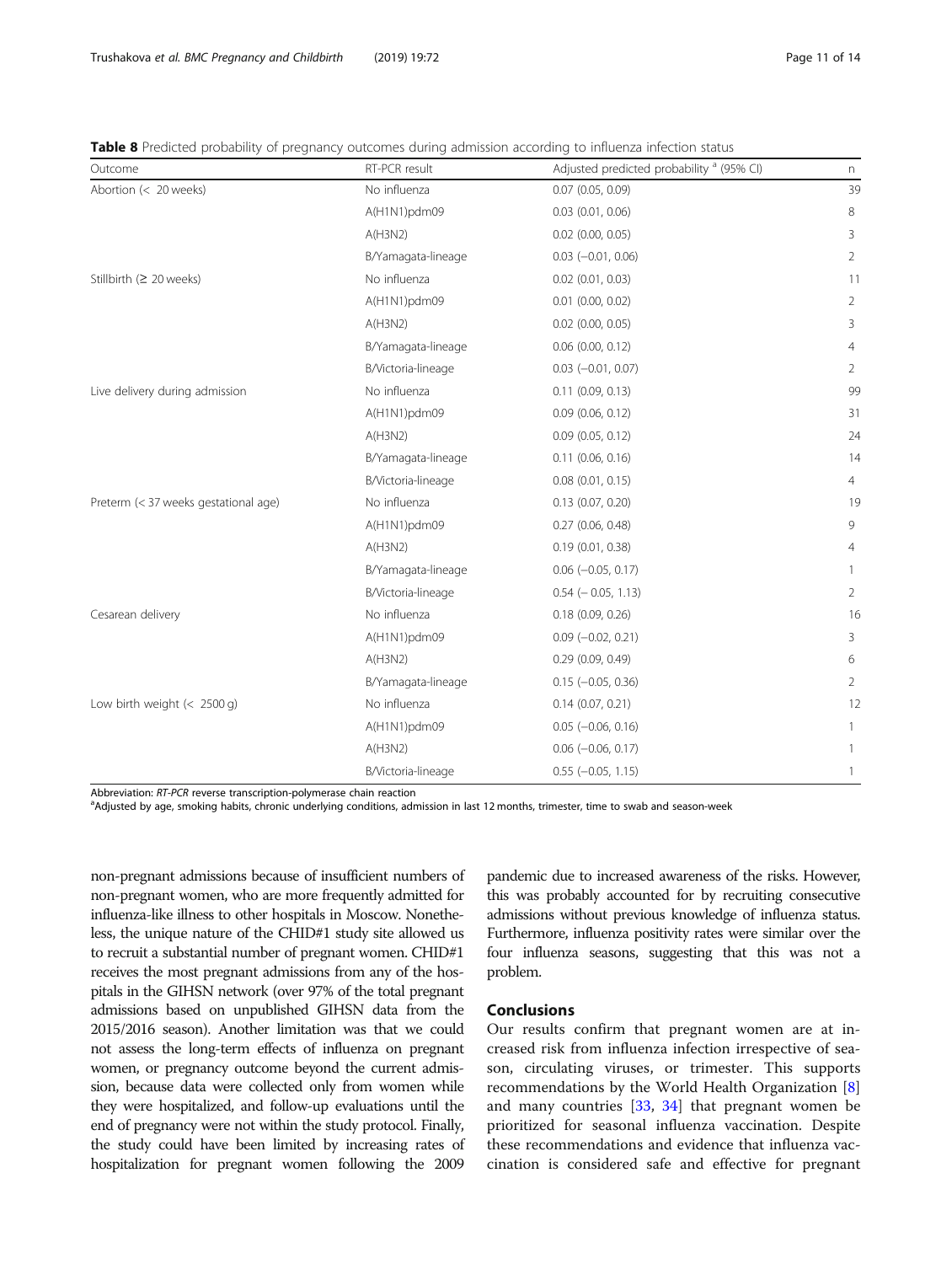<span id="page-11-0"></span>

women [\[7,](#page-12-0) [10](#page-12-0), [12](#page-12-0), [35](#page-13-0), [36\]](#page-13-0), vaccination uptake by pregnant women is generally poor [\[37\]](#page-13-0), as found in the present study, where  $<$  1% of pregnant women were vaccinated. Additional efforts are therefore needed to educate healthcare workers, public health officials, and pregnant women about the risks of seasonal influenza and the importance of vaccination.

## Additional file

[Additional file 1:](https://doi.org/10.1186/s12884-019-2192-z) Predicted probability of admission with influenza by (a) trimester, (b-e) subtype/lineage, and (f) overall according to age group and presence of underlying conditions. Conditional plots

examining interactions between trimester and patient age or presence of underlying conditions for the risk of admission with any influenza or with each subtype/lineage. (PDF 35 kb)

#### Abbreviations

aOR: Adjusted odds ratio; CHID#1: Federal Budget Institute of Health "Clinical Hospital for Infectious Diseases No. 1"; CI: Confidence interval; GIHSN: Global Influenza Hospital Surveillance Network; OR: Odds ratio; RT-PCR: Reverse transcription-polymerase chain reaction

#### Acknowledgements

Medical writing support was provided by Drs. Phillip Leventhal and Jonathan M. Pitt (4Clinics, France) and paid for by Sanofi Pasteur.

## Funding

The work reported in this manuscript was funded by Sanofi Pasteur.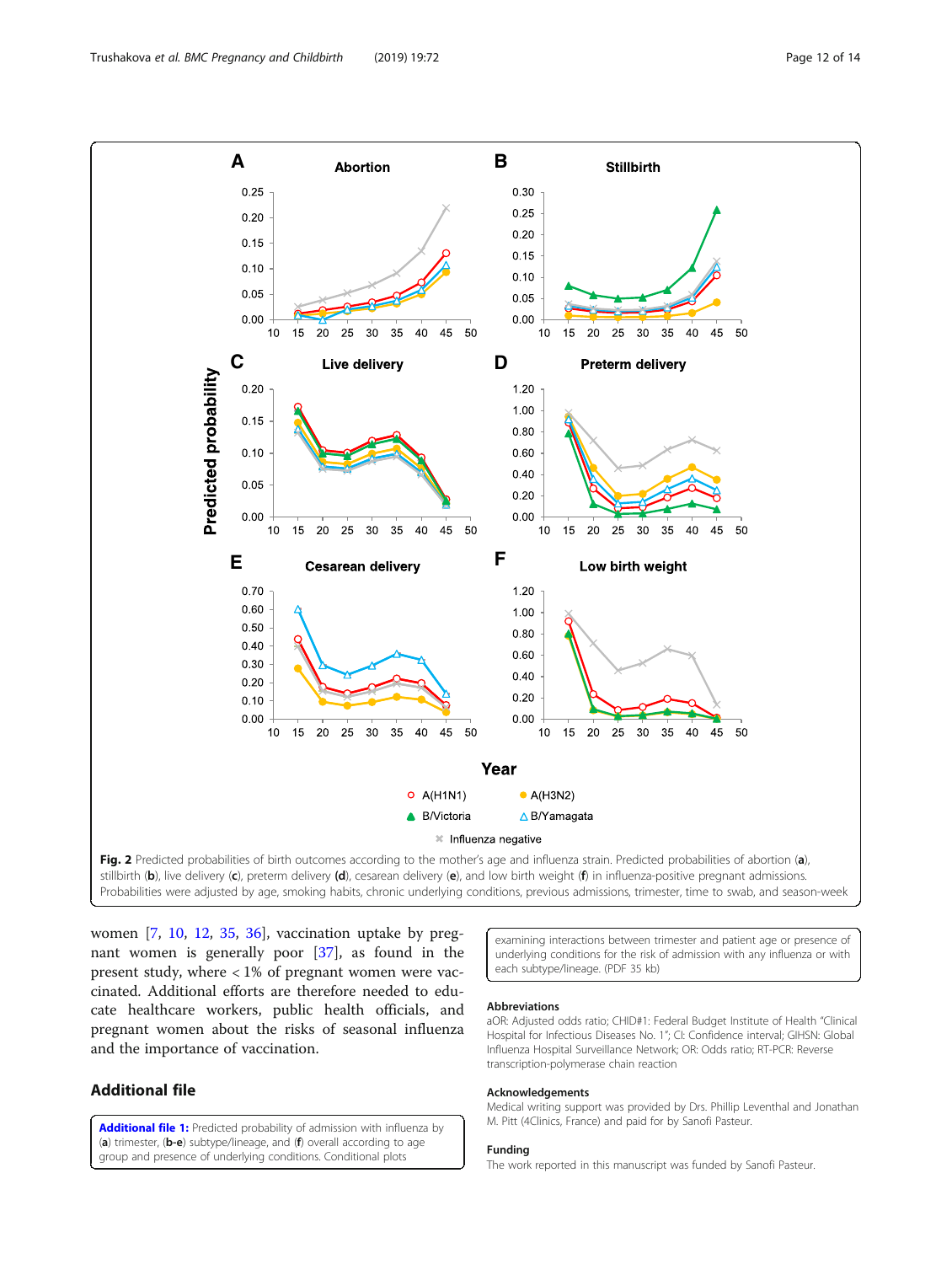#### <span id="page-12-0"></span>Availability of data and materials

Qualified researchers may request access to patient-level data and related study documents including the clinical study report, study protocol with any amendments, blank case report form, statistical analysis plan, and dataset specifications. Patient level data will be anonymized and study documents will be redacted to protect the privacy of trial participants. Further details on Sanofi's data sharing criteria, eligible studies, and process for requesting access can be found at: [https://www.clinicalstudydatarequest.com.](https://www.clinicalstudydatarequest.com)

## Authors' contributions

LK1, IK, and LK2 contributed to data acquisition and enrolling participants; ST, EM1, KK, and EM2 contributed to laboratory data testing, BG, AM, and ST contributed to data processing, analysis, or interpretation; JP and EB provided overall study oversight and JP wrote the first draft of the manuscript. All authors provided critical review or revisions of the manuscript, approved the final draft, and agree to be accountable for its accuracy and integrity.

## Ethics approval and consent to participate

The study was approved by the "Ethics Committee of Hospital No.1 for Infectious Diseases", CHID#1, Moscow Health Department, Russian Federation. All participants provided written consent. Written consent was obtained from the parents or legal guardians of participants under the age of 16 years, in line with the GIHSN protocol and local legislation.

#### Consent for publication

Not relevant.

## Competing interests

ST, LK1, EM1, IK, KK, EM2, LK2, and EB report grants from Fondation Merieux; grants and non-financial support from Sanofi Pasteur; non-financial support from The Foundation for the Promotion of Health and Biomedical Research of Valencia Region (FISABIO) during the conduct of the study (scientific counselling, discussion on methods, data quality management and analysis, and provision of the study protocol and questionnaires); and grants from the Influenza Division of the US Centers for Disease Control and Prevention outside of the submitted work. The remaining authors have no competing interests to declare.

## Publisher's Note

Springer Nature remains neutral with regard to jurisdictional claims in published maps and institutional affiliations.

#### Author details

<sup>1</sup>Ministry of Health of the Russian Federation, FSBI "N.F. Gamaleya NRCEM", 16, Gamaleya str, Moscow, Russia Moscow 123098, Russian Federation. 2 Fundación para el Fomento de la Investigación Sanitaria y Biomédica (FISABIO) de la Comunidad Valenciana, Avda Catalunya 21, 46020 Valencia, Spain.

## Received: 5 July 2018 Accepted: 15 January 2019 Published online: 15 February 2019

#### References

- 1. Dodds L, McNeil SA, Fell DB, Allen VM, Coombs A, Scott J, et al. Impact of influenza exposure on rates of hospital admissions and physician visits because of respiratory illness among pregnant women. CMAJ. 2007;176(4): 463–8.
- 2. Mullooly JP, Barker WH, Nolan TF Jr. Risk of acute respiratory disease among pregnant women during influenza a epidemics. Public Health Rep. 1986; 101(2):205–11.
- 3. Neuzil KM, Reed GW, Mitchel EF, Simonsen L, Griffin MR. Impact of influenza on acute cardiopulmonary hospitalizations in pregnant women. Am J Epidemiol. 1998;148(11):1094–102.
- 4. Mertz D, Geraci J, Winkup J, Gessner BD, Ortiz JR, Loeb M. Pregnancy as a risk factor for severe outcomes from influenza virus infection: a systematic review and meta-analysis of observational studies. Vaccine. 2017;35(4):521–8.
- 5. Fell DB, Buckeridge DL, Platt RW, Kaufman JS, Basso O, Wilson K. Circulating influenza virus and adverse pregnancy outcomes: a time-series study. Am J Epidemiol. 2016;184(3):163–75.
- 6. Hewagama S, Walker SP, Stuart RL, Gordon C, Johnson PD, Friedman ND, et al. 2009 H1N1 influenza a and pregnancy outcomes in Victoria, Australia. Clin Infect Dis. 2010;50(5):686–90.
- Louie JK, Acosta M, Jamieson DJ, Honein MA. Severe 2009 H1N1 influenza in pregnant and postpartum women in California. N Engl J Med. 2010; 362(1):27–35.
- 8. World Health Organization. Vaccines against influenza WHO position paper November 2012. Wkly Epidemiol Rec. 2012;87(47):461–76.
- 9. Fell DB, Platt RW, Lanes A, Wilson K, Kaufman JS, Basso O, et al. Fetal death and preterm birth associated with maternal influenza vaccination: systematic review. BJOG. 2015;122(1):17–26.
- 10. Madhi SA, Cutland CL, Kuwanda L, Weinberg A, Hugo A, Jones S, et al. Influenza vaccination of pregnant women and protection of their infants. N Engl J Med. 2014;371(10):918–31.
- 11. Savitz DA, Fell DB, Ortiz JR, Bhat N. Does influenza vaccination improve pregnancy outcome? Methodological issues and research needs. Vaccine. 2015;33(47):6430–5.
- 12. Zaman K, Roy E, Arifeen SE, Rahman M, Raqib R, Wilson E, et al. Effectiveness of maternal influenza immunization in mothers and infants. N Engl J Med. 2008;359(15):1555–64.
- 13. Lambach P, Hombach J, Ortiz JR. A global perspective of maternal influenza immunization. Vaccine. 2015;33(47):6376–9.
- 14. Mertz D, Kim TH, Johnstone J, Lam PP, Science M, Kuster SP, et al. Populations at risk for severe or complicated influenza illness: systematic review and meta-analysis. BMJ. 2013;347:f5061.
- 15. Puig-Barbera J, Tormos A, Trushakova S, Sominina A, Pisareva M, Ciblak MA, et al. The global influenza hospital surveillance network (GIHSN): a new platform to describe the epidemiology of severe influenza. Influenza Other Respir Viruses. 2015.
- 16. Puig-Barbera J, Natividad-Sancho A, Launay O, Burtseva E, Ciblak MA, Tormos A, et al. 2012-2013 seasonal influenza vaccine effectiveness against influenza hospitalizations: results from the global influenza hospital surveillance network. PLoS One. 2014;9(6):e100497.
- 17. Hartert TV, Neuzil KM, Shintani AK, Mitchel EF Jr, Snowden MS, Wood LB, et al. Maternal morbidity and perinatal outcomes among pregnant women with respiratory hospitalizations during influenza season. Am J Obstet Gynecol. 2003;189(6):1705–12.
- 18. Dolan GP, Myles PR, Brett SJ, Enstone JE, Read RC, Openshaw PJ, et al. The comparative clinical course of pregnant and non-pregnant women hospitalised with influenza a(H1N1)pdm09 infection. PLoS One. 2012;7(8):e41638.
- 19. Motulsky HCA. Fitting models to biological data using linear and nonlinear regression: a practical guide to curve fitting. New York: Oxford University Press; 2004.
- 20. Kohler U, Kreuter F. Conditional-effects plots. In: Data analysis using Stata. 3rd ed. College Station, TX: Stata press; 2012. p. 321–4.
- 21. Katz MA, Gessner BD, Johnson J, Skidmore B, Knight M, Bhat N, et al. Incidence of influenza virus infection among pregnant women: a systematic review. BMC Pregnancy Childbirth. 2017;17(1):155.
- 22. McMillan M, Porritt K, Kralik D, Costi L, Marshall H. Influenza vaccination during pregnancy: a systematic review of fetal death, spontaneous abortion, and congenital malformation safety outcomes. Vaccine. 2015;33(18):2108–17.
- 23. Fell DB, Savitz DA, Kramer MS, Gessner BD, Katz MA, Knight M, et al. Maternal influenza and birth outcomes: systematic review of comparative studies. BJOG. 2017;124(1):48–59.
- 24. Parker J, Branum A, Axelrad D, Cohen J. Adjusting National Health and nutrition examination survey sample weights for women of childbearing age. Vital Health Stat 2 2013(157):1–20.
- 25. Thompson MG, Kwong JC, Regan AK, Katz MA, Drews SJ, Azziz-Baumgartner E, et al. Influenza vaccine effectiveness in preventing influenza-associated hospitalizations during pregnancy: a multi-country retrospective test negative design study, 2010-2016. Clin Infect Dis. 2018.
- 26. Axelrad DA, Cohen J. Calculating summary statistics for population chemical biomonitoring in women of childbearing age with adjustment for agespecific natality. Environ Res. 2011;111(1):149–55.
- 27. He J, Liu ZW, Lu YP, Li TY, Liang XJ, Arck PC, et al. A systematic review and meta-analysis of influenza a virus infection during pregnancy associated with an increased risk for stillbirth and low birth weight. Kidney Blood Press Res. 2017;42(2):232–43.
- 28. Schanzer DL, Langley JM, Tam TW. Influenza-attributed hospitalization rates among pregnant women in Canada 1994-2000. J Obstet Gynaecol Can. 2007;29(8):622–9.